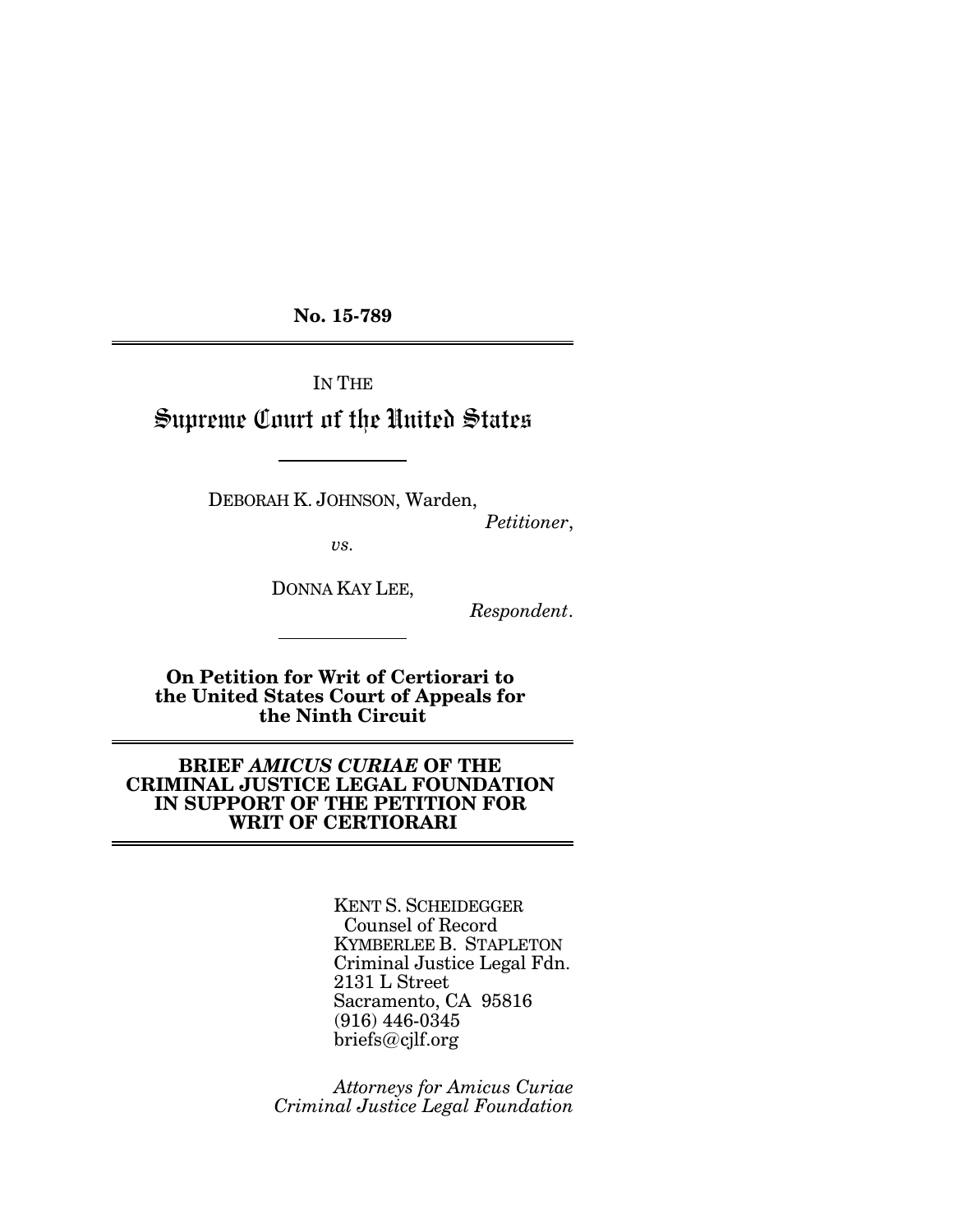# **QUESTIONS PRESENTED**

1. Whether, for federal habeas purposes, California's procedural rule generally barring review of claims that were available but not raised on direct appeal is an "adequate" state-law ground for rejection of a claim.

2. Whether, when a federal habeas petitioner argues that a state procedural default is not an "adequate" state-law ground for rejection of a claim, the burden of persuasion as to adequacy rests on the habeas petitioner (as in the Fifth Circuit) or on the State (as in the Ninth and Tenth Circuits).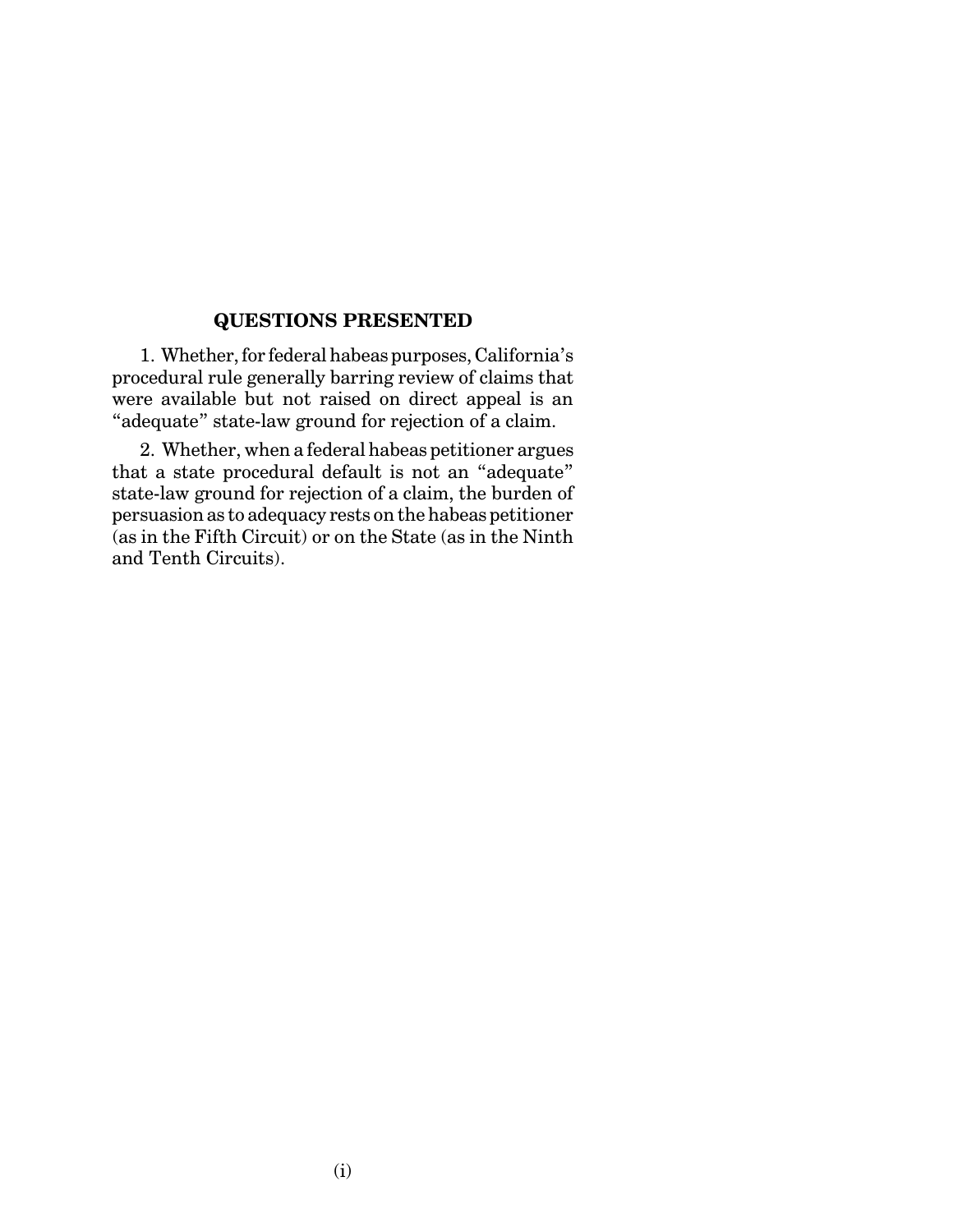# **TABLE OF CONTENTS**

# **I**

| The Ninth Circuit continues to declare state rules |  |
|----------------------------------------------------|--|
| "inadequate" for reasons with no rational basis    |  |
|                                                    |  |

# **II**

| Failure to respect state default rules causes waste |  |
|-----------------------------------------------------|--|
|                                                     |  |
|                                                     |  |
|                                                     |  |

# **III**

| The decision in this case could be reversed                                                                        |  |
|--------------------------------------------------------------------------------------------------------------------|--|
| summarily. $\dots \dots \dots \dots \dots \dots \dots \dots \dots \dots \dots \dots \dots \dots \dots \dots \dots$ |  |
|                                                                                                                    |  |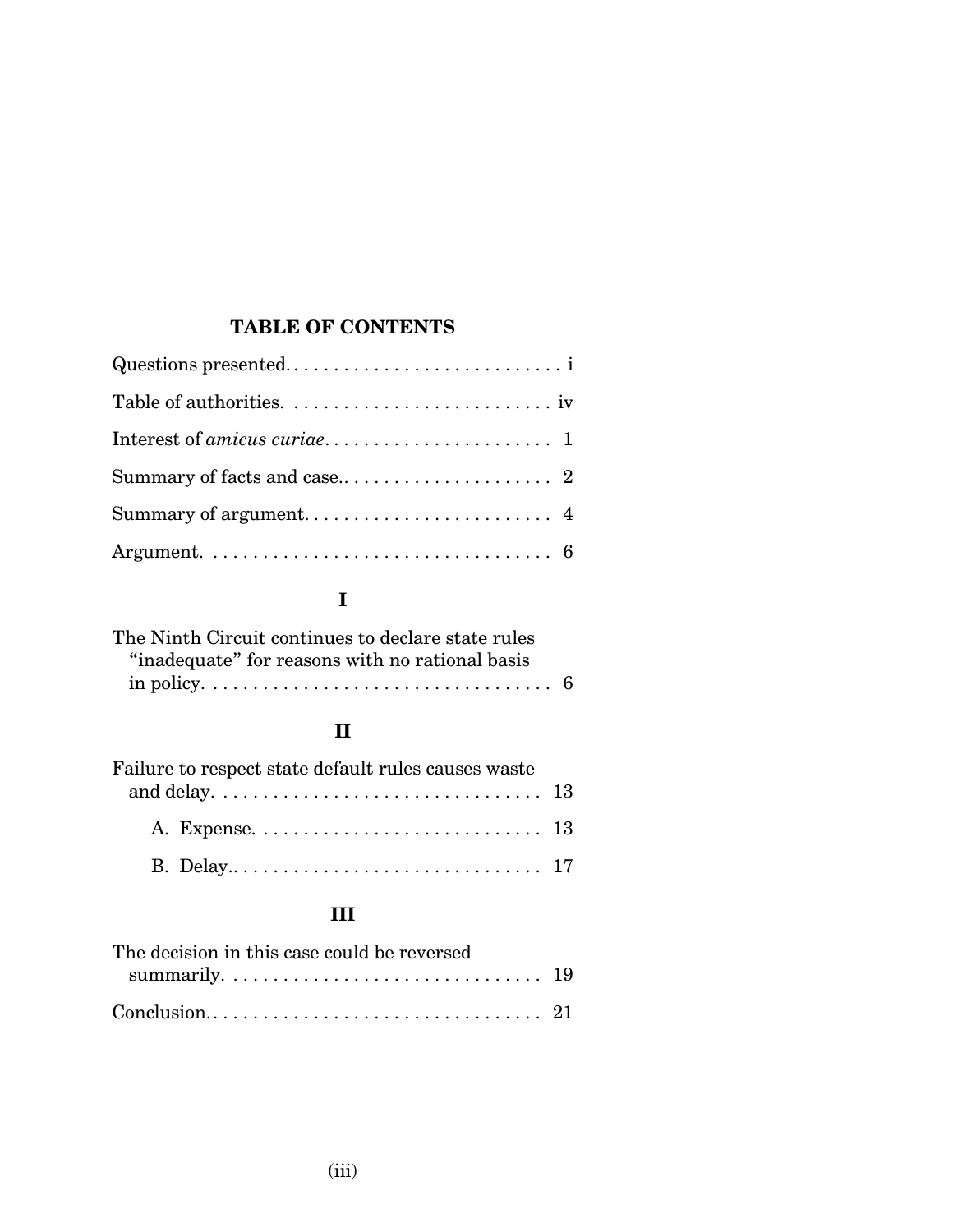# **TABLE OF AUTHORITIES**

# **Cases**

| Beard v. Kindler, 558 U.S. 53, 130 S.Ct. 612,                                                   |
|-------------------------------------------------------------------------------------------------|
| Bennett v. Mueller, 322 F. 3d 573 (CA9 2003)<br>20                                              |
| Brown v. Allen, 344 U.S. 443, 73 S. Ct. 397,<br>10                                              |
| Carey v. Saffold, 536 U.S. 214, 122 S. Ct. 2134,                                                |
| Cullen v. Pinholster, 563 U.S. 170, 131 S. Ct. 1388,                                            |
| Edwards v. Carpenter, 529 U.S. 446, 120 S. Ct. 1587,                                            |
| Graham v. Collins, 506 U.S. 461, 113 S. Ct. 892,                                                |
| Harrington v. Richter, 562 U. S. 86, 131 S. Ct. 770,                                            |
| Habeas Corpus Resource Center v. Dept. of Justice,<br>No. 13-4517, 2014 U.S. Dist. LEXIS 109532 |
| In re Dixon, 41 Cal. 2d 756, 264 P. 2d 513                                                      |
| In re Harris, 5 Cal. 4th 813, 21 Cal. Rptr. 2d 373,                                             |
| In re Michael E., 15 Cal. 3d 183, 123 Cal. Rptr. 103,                                           |

## iv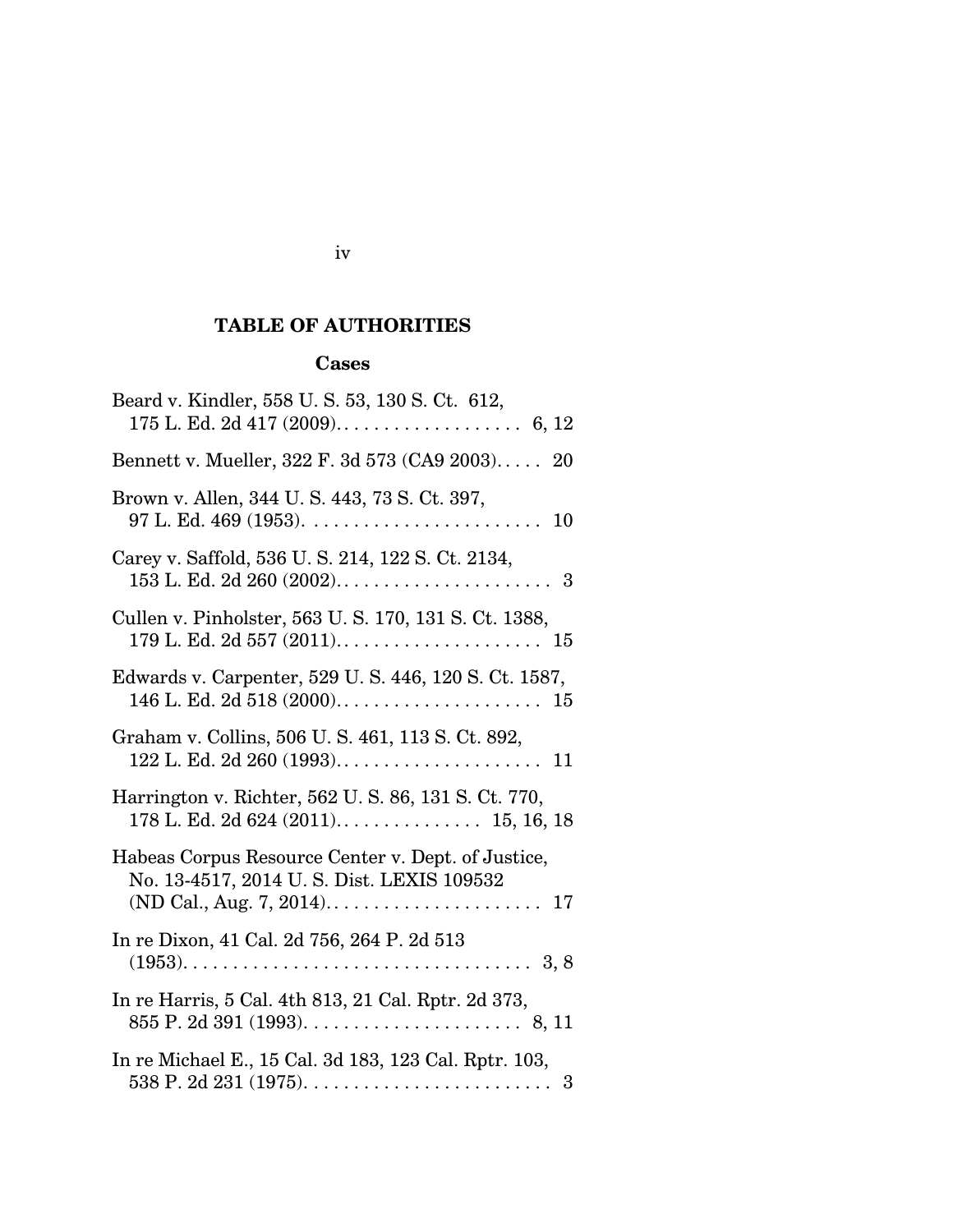| In re Reno, 55 Cal. 4th 428, 146 Cal. Rptr. 3d 297,                                                         |
|-------------------------------------------------------------------------------------------------------------|
| James v. Kentucky, 466 U.S. 341, 104 S.Ct. 1830,                                                            |
| Jones v. Barnes, 463 U.S. 745, 103 S.Ct. 3308,                                                              |
| Lambrix v. Singletary, 520 U.S. 518, 117 S. Ct. 1517,                                                       |
| Martinez v. Ryan, 566 U.S. _, 132 S. Ct. 1309,                                                              |
| Pearson v. Callahan, 555 U.S. 223, 129 S. Ct. 808,                                                          |
| Rhines v. Weber, 544 U.S. 269, 125 S. Ct. 1528,                                                             |
| Rose v. Lundy, 455 U.S. 509 102 S.Ct. 1198,                                                                 |
| Steel Co. v. Citizens for a Better Environment,<br>523 U.S. 83, 118 S. Ct. 1003, 140 L. Ed. 2d 210          |
| Strickland v. Washington, 466 U.S. 668,<br>104 S. Ct. 2052, 80 L. Ed. 2d 674 (1984). $\dots$ 10             |
| Sullivan v. Little Hunting Park, Inc., 396 U.S. 229,<br>$90 S. Ct. 400, 24 L. Ed. 2d 386 (1969). \ldots$ 12 |
| Teague v. Lane, 489 U. S. 288, 109 S. Ct. 1060,<br>$103$ L. Ed. 2d $334$ (1989)<br>- 9                      |
| United States v. Frady, 456 U.S. 152 102 S. Ct. 1584,                                                       |

| ۹ |  |
|---|--|
|   |  |
|   |  |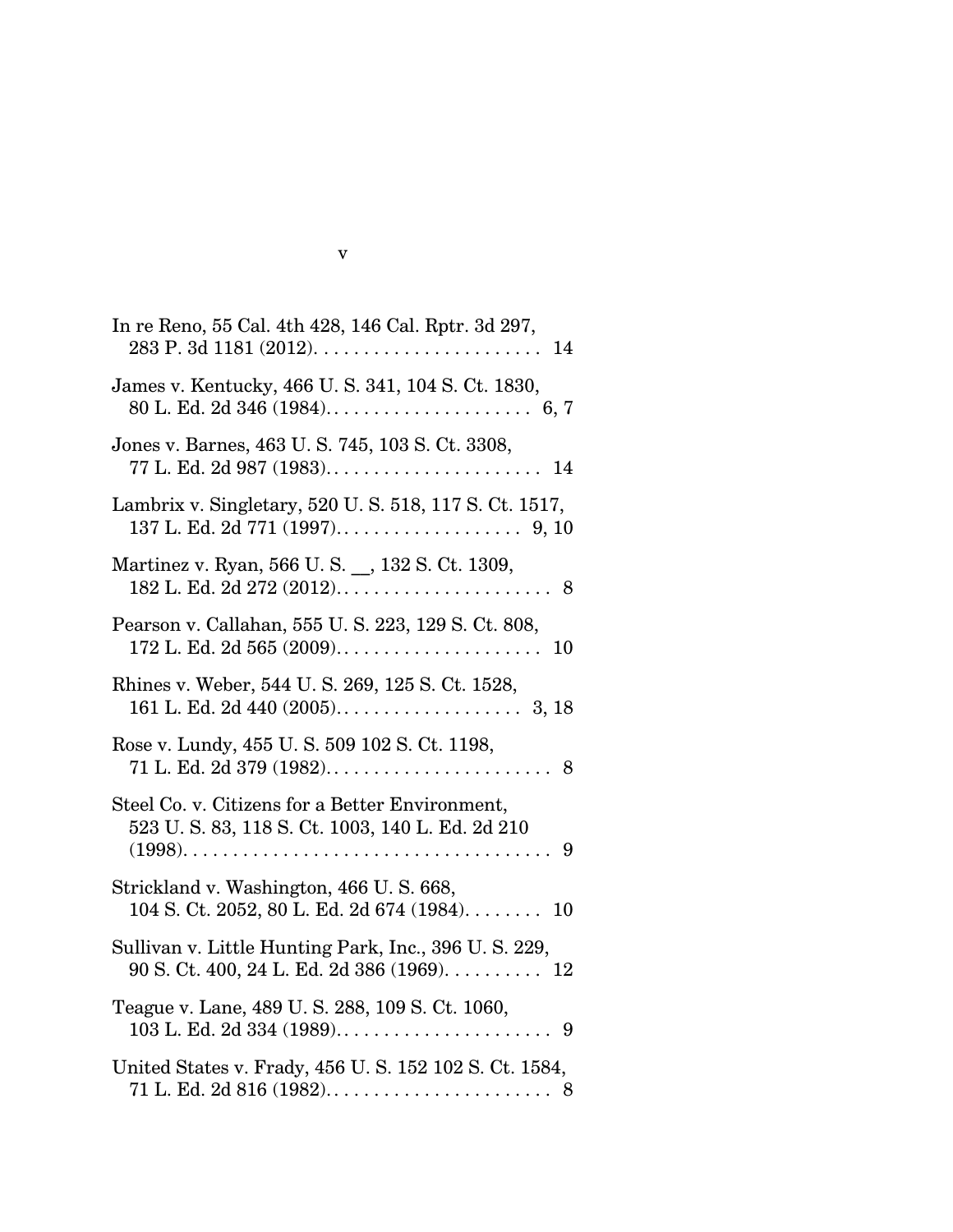| Valle v. Florida, 564 U.S., 132 S.Ct. 1,                                                           |  |
|----------------------------------------------------------------------------------------------------|--|
| Walker v. Martin, 562 U.S. 307, 131 S.Ct. 1120,<br>179 L. Ed. 2d 62 (2011) 6, 7, 9, 11, 12, 18, 19 |  |
| White v. Wheeler, 577 U.S. (No. 14-1372,                                                           |  |
| White v. Woodall, 572 U.S., 134 S.Ct. 1697,                                                        |  |

# **United States Statutes**

# **Secondary Authorities**

| Wright, C., Miller, A., & Cooper, E., Federal Practice                                                                                                                                                                                  |
|-----------------------------------------------------------------------------------------------------------------------------------------------------------------------------------------------------------------------------------------|
| American Bar Association, Federal Court Funding<br>(updated Sept. 10, 2015),<br>http://www.americanbar.org/advocacy/governmental<br>legislative work/priorities policy/independence of<br>the judiciary/federal-court-funding.html $16$ |
| Flango, V., Habeas Corpus in State in Federal Courts                                                                                                                                                                                    |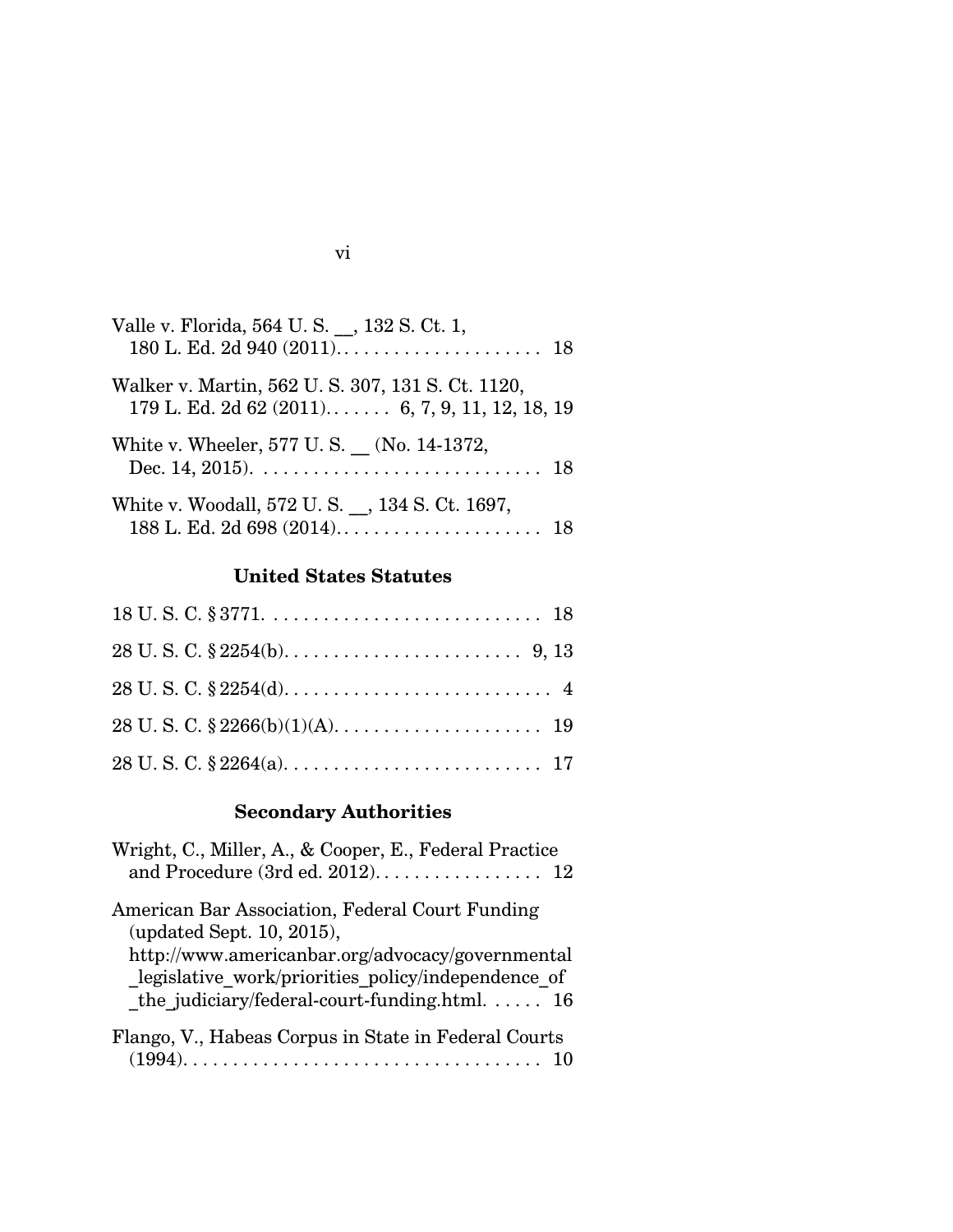| King, N., Cheesman, F., & Ostrom, B.,             |
|---------------------------------------------------|
| Habeas Litigation in U.S. District Courts:        |
| An Empirical Study of Habeas Corpus Cases Filed   |
| by State Prisoners Under the Antiterrorism and    |
| Effective Death Penalty Act of 1996 $(2007)$ 10   |
| May, M., How To Get Ahead In Federalizing (2010), |
| http://capcentral.org/procedures/federalize/docs/ |
| federalization 100421.pdf 14                      |

vii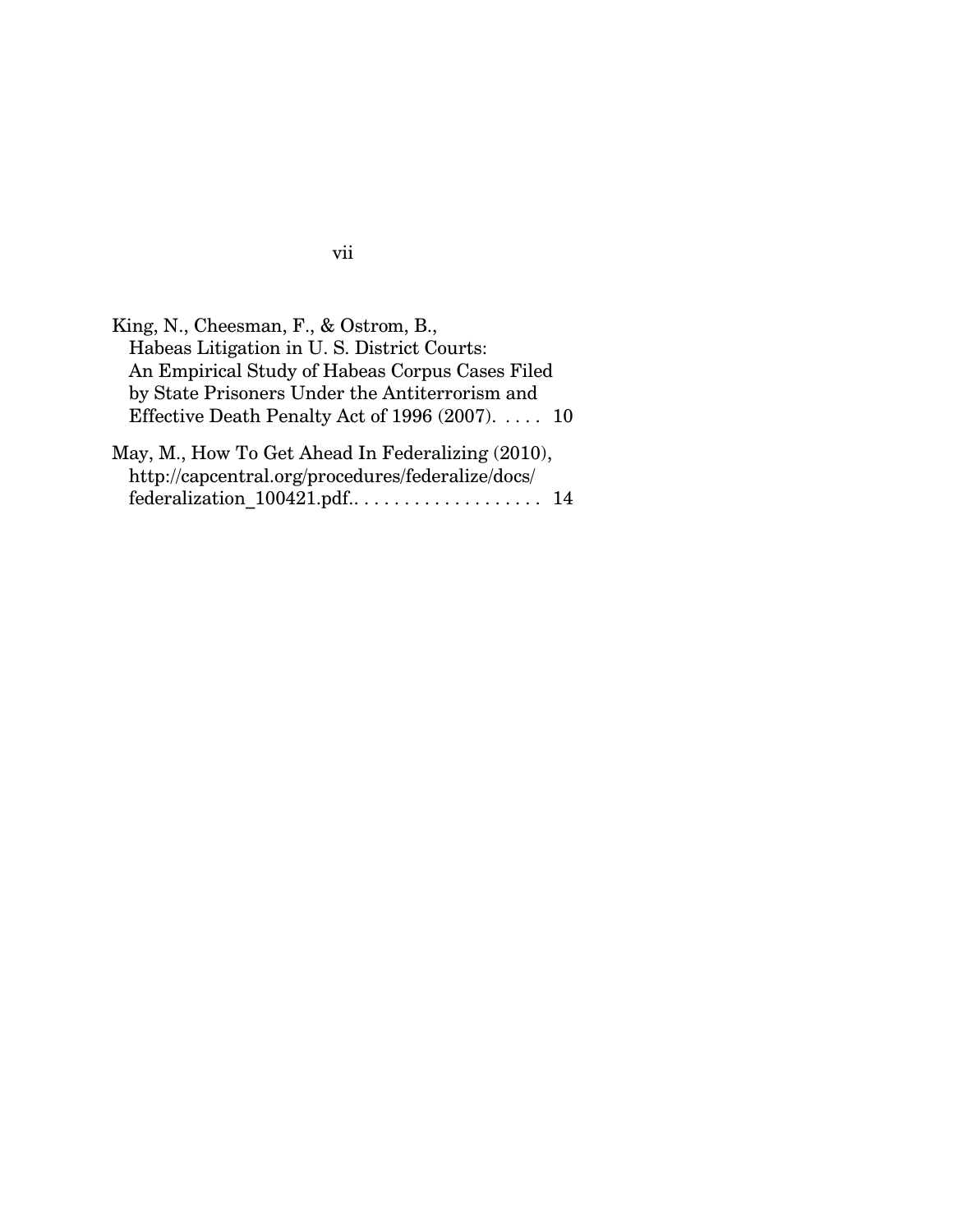IN THE

# Supreme Court of the United States

DEBORAH K. JOHNSON, Warden,

*Petitioner*,

*vs.*

DONNA KAY LEE,

*Respondent*.

## **BRIEF** *AMICUS CURIAE* **OF THE CRIMINAL JUSTICE LEGAL FOUNDATION IN SUPPORT OF THE PETITION FOR WRIT OF CERTIORARI**

## **INTEREST OF** *AMICUS CURIAE*

The Criminal Justice Legal Foundation  $(CJLF)^{1}$  is a non-profit California corporation organized to participate in litigation relating to the criminal justice system as it affects the public interest. CJLF seeks to bring the constitutional protection of the accused into balance with the rights of the victim and of society to rapid,

<sup>1.</sup> The parties have consented to the filing of this brief.

Counsel of record for all parties received notice at least 10 days prior to the due date ofthe *amicus curiae*'s intention to file this brief.

No counsel for a party authored this brief in whole or in part, and no counsel or party made a monetary contribution intended to fund the preparation or submission of this brief. No person other than *amicus curiae* CJLF made a monetary contribution to its preparation or submission.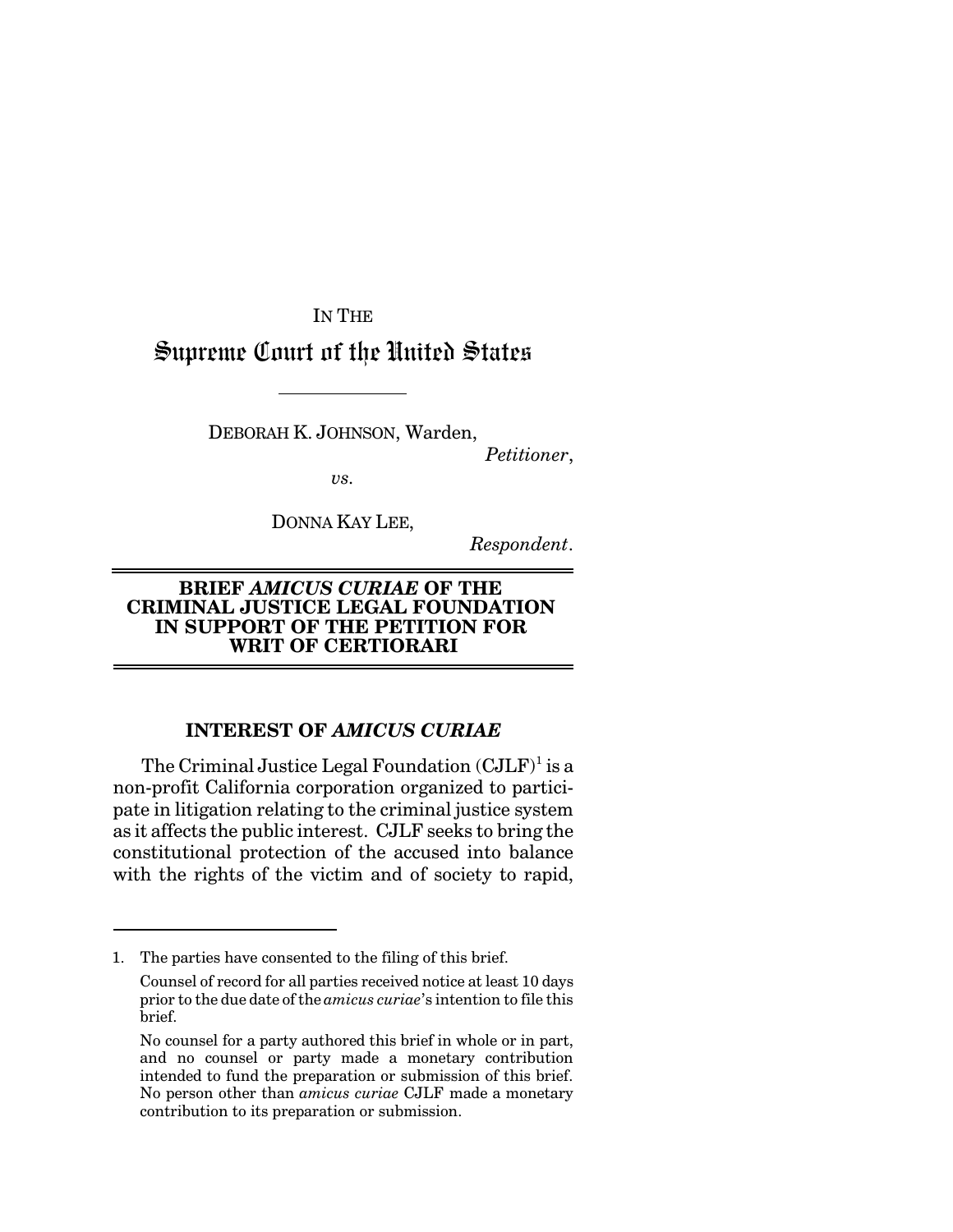efficient, and reliable determination of guilt and swift execution of punishment.

In this case, the Court of Appeals for the Ninth Circuit has declared "inadequate" California's rule that claims on the trial record must be raised on appeal or else are defaulted. By brushing aside this rule, which is substantially the same as the rule followed in the federal system and most states, the Court of Appeals has reopened a massive number of defaulted claims in the Nation's largest state, allowing them to be relitigated on federal habeas corpus with all the delay and expense that entails. This result is contrary to the interests CJLF was formed to protect.

### **SUMMARY OF FACTS AND CASE**

Paul Carasi is the co-defendant of habeas petitioner Donna Kay Lee. On Mother's Day 1995, Doris Carasi (Paul Carasi's mother) and Sonia Salinas (mother of Paul Carasi's child) were stabbed to death in the parking garage of Universal Studios CityWalk in Los Angeles. See App. to Pet. for Cert. 138a, 141a-142a (opinion on direct appeal). Paul Carasi and Lee, who was living with Carasi at the time, were tried together for this crime. Carasi was sentenced to death, and Lee was sentenced to life in prison without parole. *Id*., at 150a.

Lee was appointed counsel for appeal. The Court of Appeal considered five contentions and rejected them in a written opinion. *Id*., at 137a-162a. The California Supreme Court denied discretionary review on December 13, 2000. *Id*., at 136a.

Lee filed a petition for federal habeas relief on December 13, 2001. *Id*., at 79a. After initially denying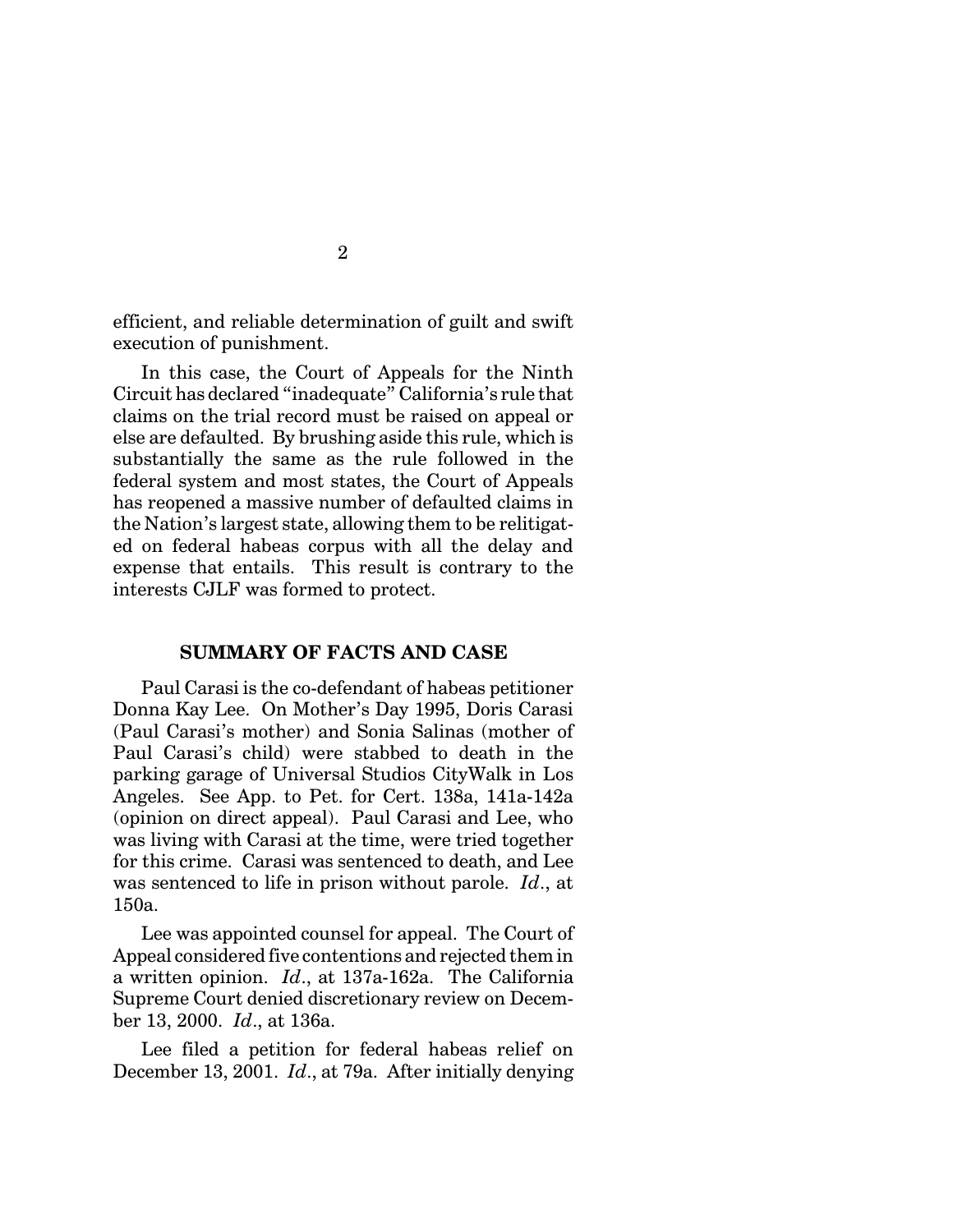a "stay and abey" motion, the District Court granted a second one on December 8, 2003. *Id.*, at 79a.<sup>2</sup>

A month before the latter ruling, Lee filed a state habeas corpus petition. This was denied by the trial court, and successive petitions were denied by the Court of Appeal and the California Supreme Court.<sup>3</sup> All three invoked the rule of *In re Dixon*, 41 Cal. 2d 756, 264 P. 2d 513 (1953), that a claim that could have been, but was not, made on direct appeal will generally not be considered on habeas corpus. See App. to Pet. for Cert. 134a-135a (Superior Court); *id*., at 132a (Court of Appeal); *id*., at 131a (Supreme Court).

Following the California Supreme Court's denial, Lee filed an amended petition in federal court. See *id*., at 81a (Magistrate Judge's 2007 Report and Recommendation). The Magistrate Judge found that the claims at issue here were *Dixon*-barred, *id*., at 100a-101a, that *Dixon* was an adequate and independent state ground, *id*., at 101a-102a, and that Lee had made no showing of either cause and prejudice or actual innocence. *Id*., at 103a-104a. The District Court adopted the report and recommendation and denied relief. *Id*., at 75a-76a. Lee appealed.

<sup>2.</sup> It is not clear what, if any, "good cause for the petitioner's failure to exhaust [her] claims first in state court," *Rhines* v. *Weber*, 544 U. S. 269, 277 (2005), existed in this case.

<sup>3.</sup> In California, there is no appeal from denial of a writ of habeas corpus by the Superior Court, and a successive writ in the Court of Appeal is the normal means of obtaining review. See *Carey* v. *Saffold*, 536 U. S. 214 (2002). Review of the Court of Appeal's decision by the Supreme Court by the normal review procedure is available, however, and it is preferred over a successive writ. *In re Michael E.*, 15 Cal. 3d 183, 193, n. 15, 538 P. 2d 231, 237, n. 14 (1975). *Amicus* CJLF's attempts to reform California habeas procedure have been repeatedly killed in legislative committees upon opposition by the defense bar.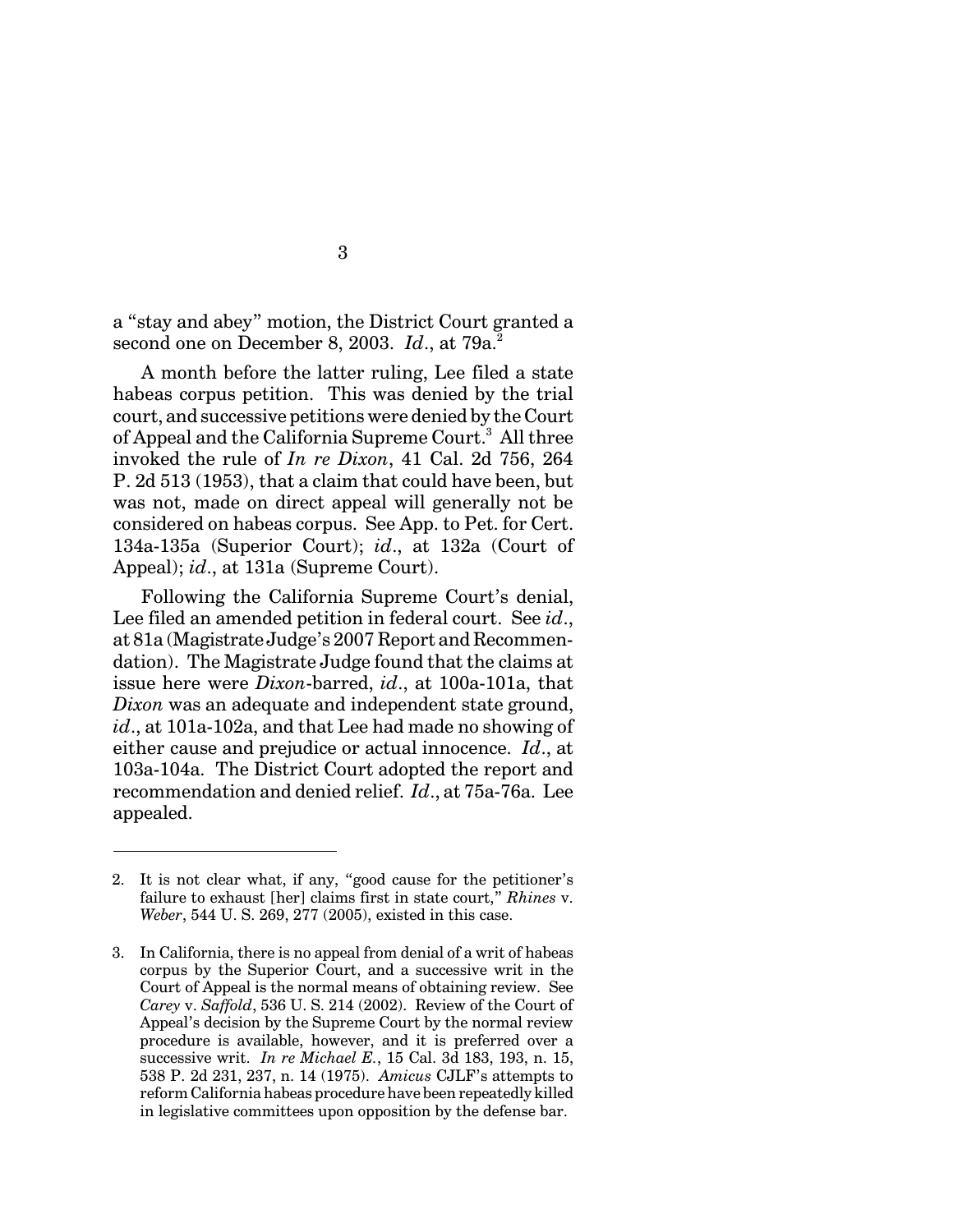In an unpublished memorandum, the Court of Appeals affirmed as to those issues decided on the merits on direct appeal, applying the 28 U. S. C. § 2254(d) standard. *Id*., at 72a-74a. However, the Court of Appeals reversed and remanded for a determination of the adequacy of the *Dixon* rule. *Id*., at 74a.

4

On remand, with Lee now represented by counsel, *id*., at 32a-33a, the Magistrate Judge found that the *Dixon* bar was regularly applied and that it was not applied " 'in a surprising or unfair manner.'" *Id.*, at 65a-66a. Further, Lee still made no showing of cause and prejudice or actual innocence, and therefore the claims were barred. *Id*., at 69a-70a.

Again, the District Court adopted the report and recommendation. *Id*., at 21a-25a. Again, Lee appealed, and again the Ninth Circuit reversed. *Id*., at 20a. It remanded the defaulted claims for litigation on the merits. See *ibid*.

#### **SUMMARY OF ARGUMENT**

The Ninth Circuit has once again declared a state procedural default rule "inadequate" for a reason that has no basis in the policies behind the "adequate state ground" doctrine. As this Court held quite clearly in *Walker* v. *Martin*, when a claim can be dismissed on multiple grounds, a state court that chooses the most straightforward ground is acting properly. There is no federal policy requiring state courts to always go to the procedural ground first, and federal courts regularly employ a flexible choice of ground approach in analogous situations. Certiorari should be granted to reaffirm that a state rule need be "regularly followed" only in the sense that it is followed regularly enough to give fair notice to litigants.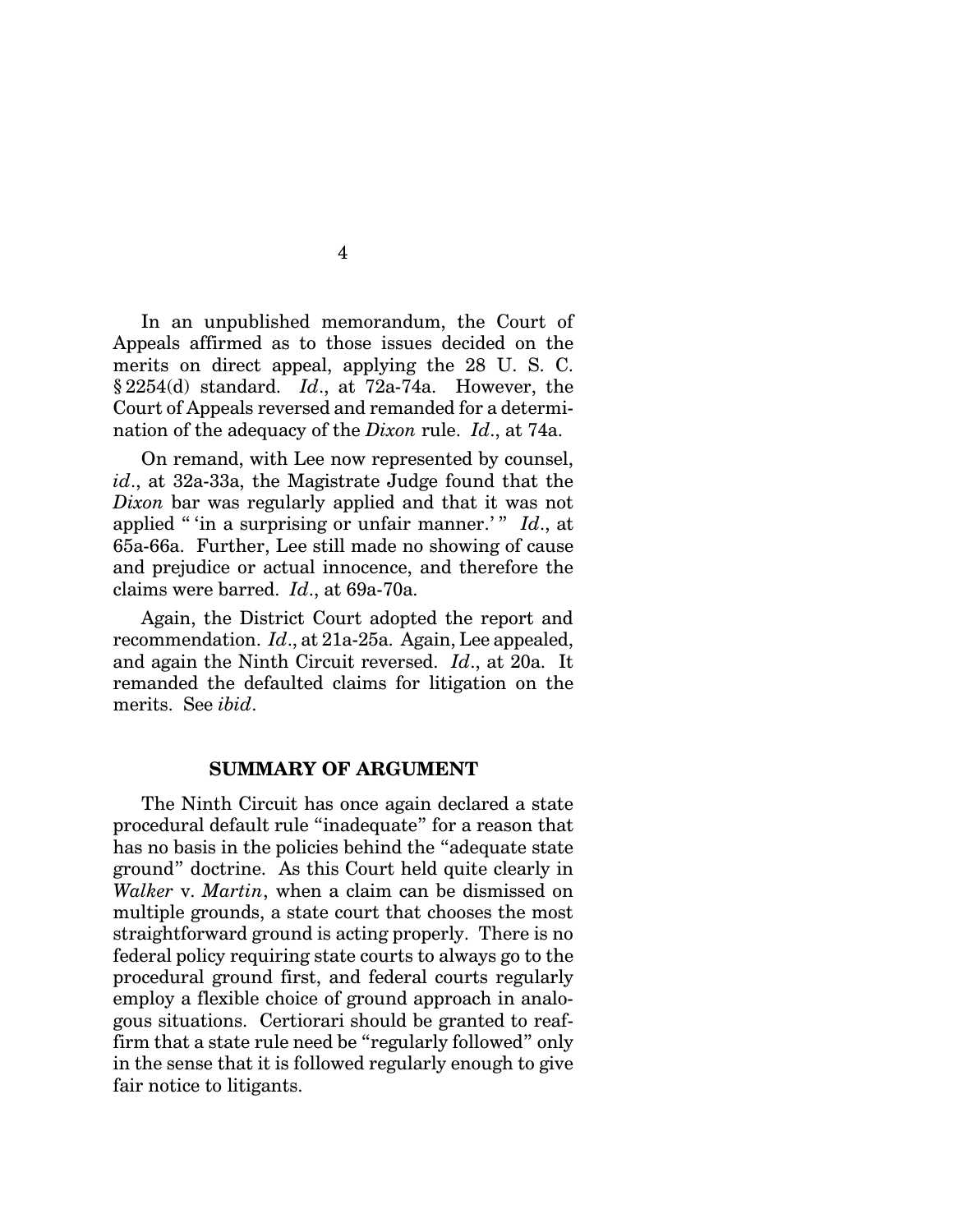The Ninth Circuit's needless disregard of a valid state rule is a source of waste and delay. Competent appellate lawyers properly winnow out weak claims to focus on the stronger ones, and federal habeas corpus should be focused on those stronger claims. By effectively repealing the exhaustion rule for claims defaulted on direct appeal, the Ninth Circuit requires the federal district courts in the Nation's largest state to litigate on the merits every claim that an imaginative inmate or lawyer can conjure up that might have been, but was not, raised on appeal. In a world of limited resources, every dollar spent litigating such claims is a dollar that might have been spent on more worthy claims.

In capital cases, it is routine in California for "exhaustion petitions" to include a massive number of claims, most obviously defaulted. The requirement for federal courts to litigate those claims on the merits is a significant contributor to the extreme delay in such cases, in violation of the rights of victims and, some would say, in violation of the rights of the inmates themselves.

If necessary, this case could be resolved summarily. The decision in this case is contrary to clear language in *Walker* v. *Martin*, and the Court need only confirm what should be obvious, *i.e.*, that this language applies across the board to all state procedural default rules.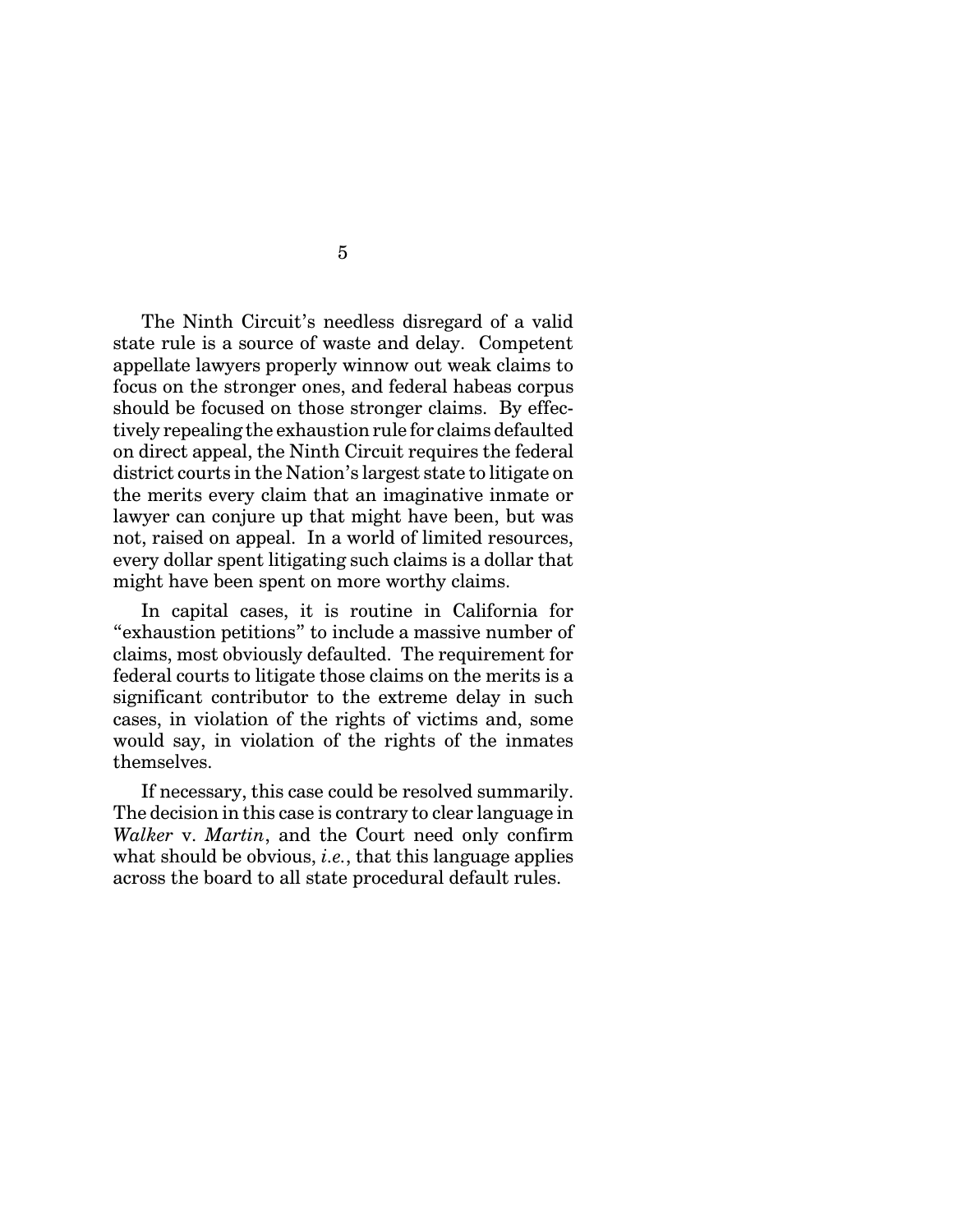#### **ARGUMENT**

## **I. The Ninth Circuit continues to declare state rules "inadequate" for reasons with no rational basis in policy.**

Over six years ago, *amicus* CJLF noted that the adequate state grounds rule was an untidy area of the law. We urged the Court to expressly abandon the varying rubrics that had been offered throughout the years and frame the rule in a straightforward way that is consistent with the precedents but also makes clear the policy basis of the rule. See Brief for Criminal Justice Legal Foundation as *Amicus Curiae* in *Beard* v. *Kindler*, No. 08-992, pp. 6-16, http://www.cjlf.org/briefs/ Kindler.pdf. The Court declined our invitation based on the unusual nature of the default in the case. See *Beard* v. *Kindler*, 558 U. S. 53, 62-63 (2009).

*Walker* v. *Martin*, 562 U. S. 307 (2011), involved a more typical subspecies of default and was decided largely along the lines suggested, but unfortunate language from old cases was not expressly repudiated. *Kindler* and *Martin*, fairly read and properly understood, state the reasons for declaring a state procedural rule "inadequate," but some courts of appeals continue to follow their own earlier precedents based on a rigid interpretation of the earlier "firmly established and regularly followed" rubric of *James* v. *Kentucky*, 466 U. S. 341, 348-349 (1984).

The Ninth Circuit in the present case declared California's sensible rule "inadequate" in " 'a perverse way.' " *Kindler*, 558 U. S., at 62 (quoting *Henry* v. *Mississippi*, 379 U. S. 443, 463, n. 3 (1965) (Harlan, J., dissenting)). The rule is deemed inadequate because it is not applied in a way that the federal government has no policy reason whatever for requiring or encouraging. A fair reading of *Martin* would have made this error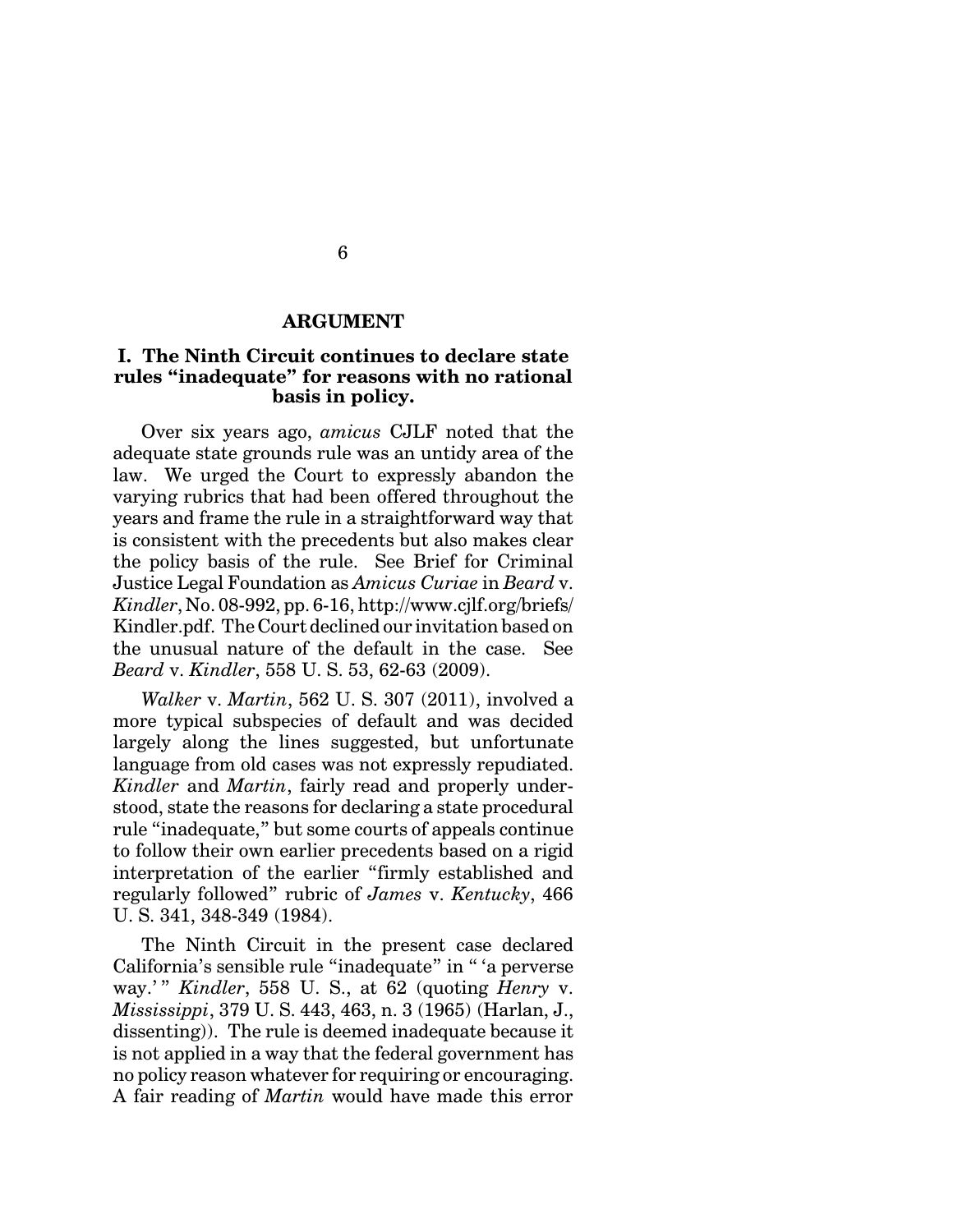clear, but the Court of Appeals chose to read *Martin* in a cramped way so as to make as little change as possible in its own precedents—the very precedents that led that court to the error that this Court unanimously reversed in *Martin* itself.

In a nutshell, habeas petitioner Lee claims that the California Supreme Court, in the process of deciding the "staggering number of habeas petitions" filed directly in that court, see *Martin*, 562 U. S., at 312-313, and n. 2, does not invoke the procedural rule at issue here as often as it might in the petitions it denies. See App. to Pet. for Cert. 55a. At the risk of sounding flippant, one is tempted to ask, "so what?" What conceivable federal interest is there in encouraging state courts to deny habeas corpus claims that are both defaulted and meritless on the ground that they are defaulted rather than on the ground that they are meritless?

The policy behind the "firmly established and regularly followed" requirement is to prevent state courts from forfeiting federal claims with procedural traps that fail to give the defendant fair notice of what he needs to do. See Brief for Criminal Justice Legal Foundation as *Amicus Curiae* in *Walker* v. *Martin*, No. 09-996, pp. 16-21, http://www.cjlf.org/briefs/ MartinC.pdf. In *James* v. *Kentucky*, 466 U. S., at 344- 348, the default was that the defendant requested an "admonition" when he should have requested an "instruction," but the case law on that distinction was so confused that he did not have fair notice as to which would be considered proper on theno-adverse-inference issue until the Kentucky Supreme Court settled the question in his case.

No such trap is present in this case. The California Supreme Court gave criminal defendants very clear notice 62 years ago that they must make on appeal those claims that can be made on the trial record or risk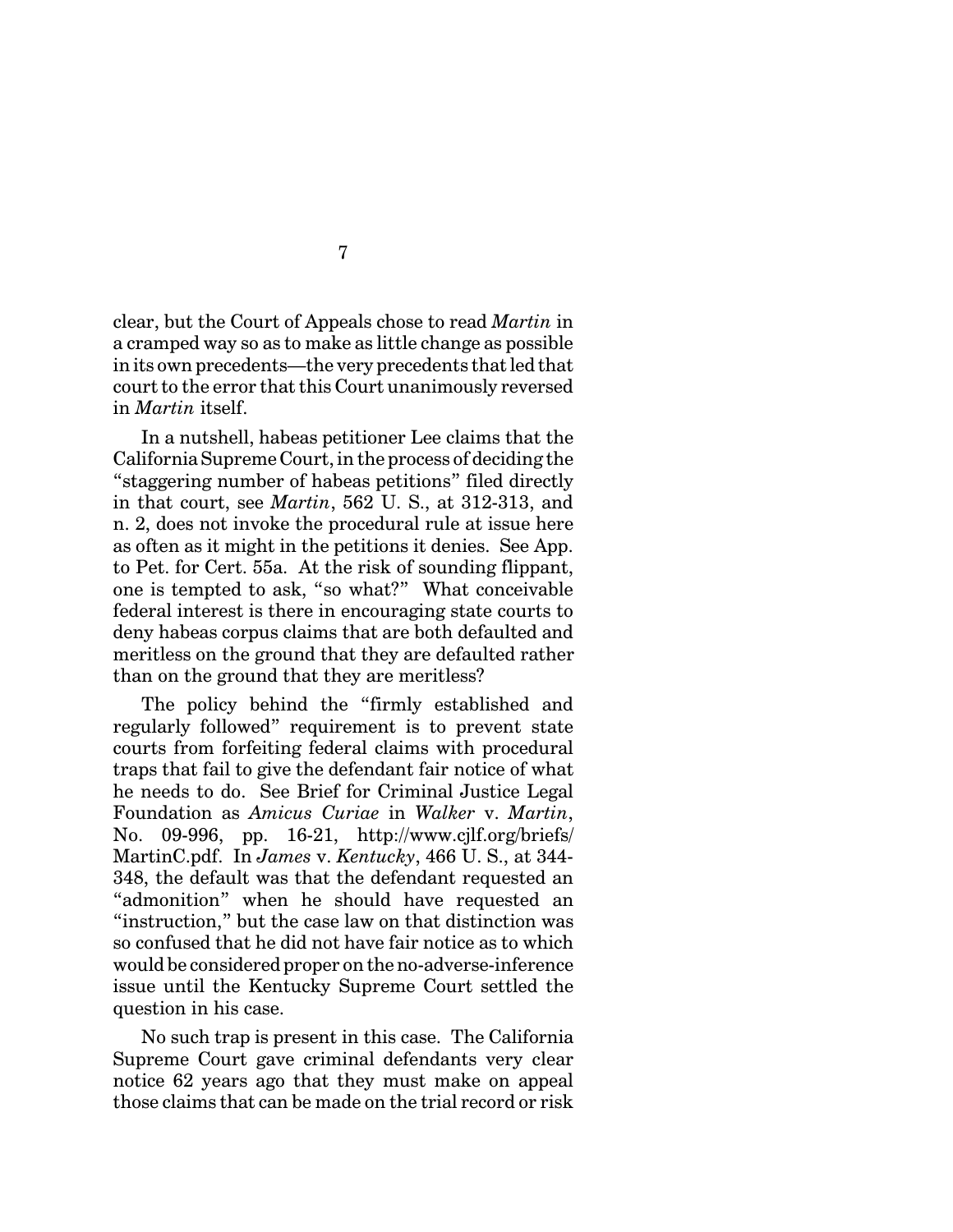having those claims barred on habeas corpus. See *In re Dixon*, 41 Cal. 2d 756, 264 P. 2d 513 (1953); see also *United States* v. *Frady*, 456 U. S. 152, 165 (1982) (similar rule in federal cases "long and consistently affirmed").<sup>4</sup> Every competent criminal appellate lawyer knows the rule and knows what he must do on direct appeal to preserve the claim.

The Court of Appeals insists that "we need to know 'the number of times that claims to which the *Dixon* rule could apply were instead rejected on the merits,'" App. to Pet. for Cert. 17a, but completely fails to state any reason in policy or fairness why that should matter. There is simply no federal interest in forcing denials to be on procedural grounds rather than the merits. Both this Court and Congress have decided just the opposite for federal courts in analogous situations.

At one time, this Court followed a strict rule that a state prisoner's habeas petition with an unexhausted claim had to be dismissed as unexhausted no matter how patently meritless it may have been. See *Rose* v. *Lundy*, 455 U. S. 509, 522 (1982). Congress took a dim view of the waste of resources that resulted from sending an obviously meritless claim back to the state courts only to return to federal court once again, and it amended the exhaustion rule in the Antiterrorism and

<sup>4.</sup> The fact that application of the rule and its exceptions needed some refinement and clarification in 1993, *In re Harris*, 5 Cal. 4th 813, 826, 855 P. 2d 391, 396 (1993), does not mean that it was inadequate for the intervening 40 years. After all, exceptions to procedural default rules have been a work in progress in this Court for a long time. See, *e.g.*, *Martinez* v. *Ryan*, 566 U. S. \_\_, 132 S. Ct. 1309, 1315, 182 L. Ed. 2d 272, 282 (2012) (making "narrow exception" to rule established 20 years earlier). To the extent that Ninth Circuit precedents indicate otherwise, see App. to Pet. for Cert. 15a, they should be expressly disapproved.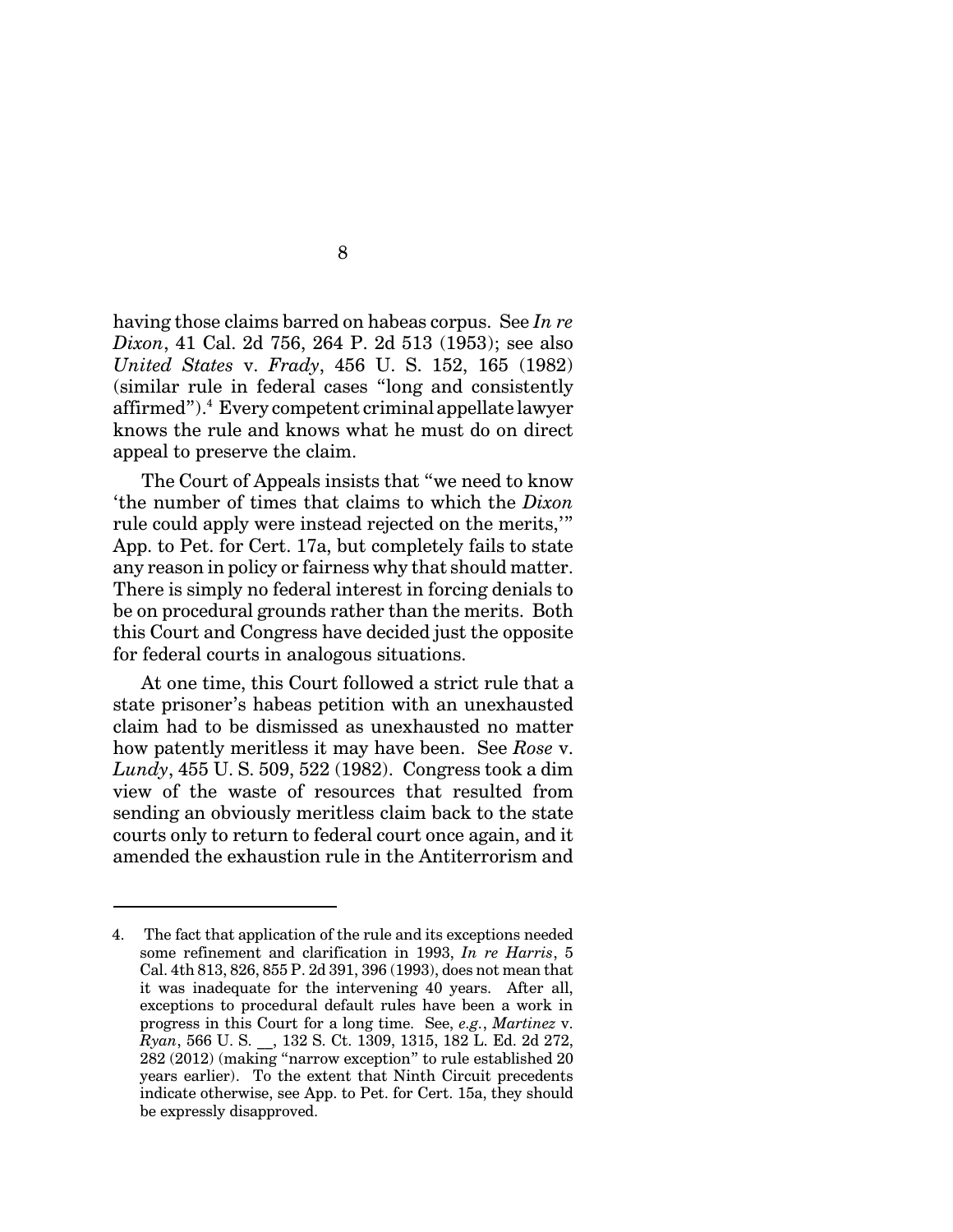Effective Death Penalty Act of 1996. Federal courts are now expressly authorized by statute to look past the procedural irregularity and *deny* an unexhausted meritless claim on the merits, see 28 U. S. C.  $\S 2254(b)(2)$ , even though the bar remains strict as to *granting* claims.

The distinction between overlooking a procedural bar to deny a claim and overlooking such a bar to grant one is an important difference. If some habeas petitioners find their claims barred while others have the bars waived and their claims granted, that is unequal treatment and raises at least a question of whether some kind of invidious discrimination is afoot. See *Martin*, 562 U. S., at 321 (noting discrimination as key concern). On the other hand, if some petitions are denied on the merits and others are denied on procedural default, there has been no unequal treatment, even if the reason for taking a different path to the same result is not always clear. The orders all end with "denied," and that is what really matters.

Other than the now-partially-abrogated *Rose* v. *Lundy* rule, only *Teague* v. *Lane*, 489 U. S. 288, 316 (1989), and subject-matter jurisdiction require a strict order of decision. See *Steel Co.* v. *Citizens for a Better Environment*, 523 U. S. 83, 94-95 (1998). Elsewhere, this Court has repeatedly held that when the moving party must clear multiple hurdles to get relief those hurdles need not be decided in a particular order, and if one is not cleared there is no need to decide the others.

One important factor in deciding which hurdle to examine first is the ease of decision. In *Lambrix* v. *Singletary*, 520 U. S. 518 (1997), the State asserted that the claim was both defaulted and *Teague*-barred. The Court was puzzled as to why the court of appeals went straight to *Teague* without mentioning default.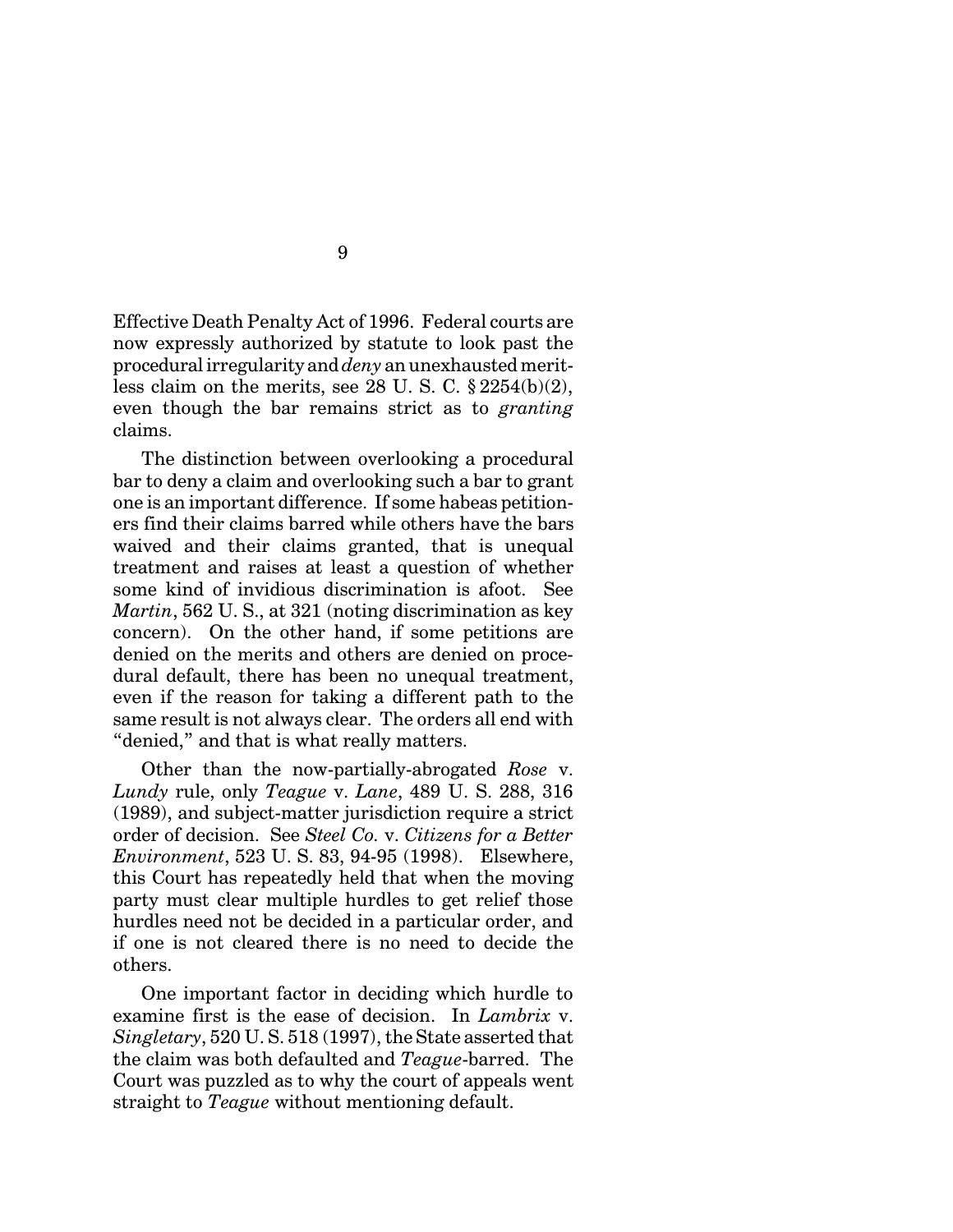"A State's procedural rules are of vital importance to the orderly administration of its criminal courts; when a federal court permits them to be readily evaded, it undermines the criminal justice system. We do not mean to suggest that the procedural-bar issue must invariably be resolved first; only that it ordinarily should be. Judicial economy might counsel giving the *Teague* question priority, for example, if it were *easily resolvable* against the habeas petitioner, whereas the procedural-bar issue involved complicated issues of state law. Cf. 28 U. S. C. § 2254(b)(2) (permitting a federal court to deny a habeas petition on the merits notwithstanding the applicant's failure to exhaust state remedies)." *Id*., at 525 (emphasis added).

The Court has similarly made the order of decision flexible in the areas of qualified immunity and ineffective assistance of counsel, with ease of resolving the case often being the basis of the choice. See *Pearson* v. *Callahan*, 555 U. S. 223, 236-237 (2009); *Strickland* v. *Washington*, 466 U. S. 668, 697 (1984).

The vast majority of habeas corpus petitions are meritless, and a great many are obviously so. That was true six decades ago, see *Brown* v. *Allen*, 344 U. S. 443, 536-537 (1953) (Jackson, J., concurring in the judgment), and it remains true in our time. See N. King, F. Cheesman, & B. Ostrom, Habeas Litigation in U. S. District Courts: An Empirical Study of Habeas Corpus Cases Filed by State Prisoners Under the Antiterrorism and Effective Death Penalty Act of 1996, p. 52 (2007) (grant rate of 0.29% in noncapital cases); V. Flango, Habeas Corpus in State in Federal Courts 61 (1994) (pre-AEDPA, few petitions granted in state or federal courts).

Procedural default questions can be complicated, as this Court noted in *Lambrix, supra*. In the case of the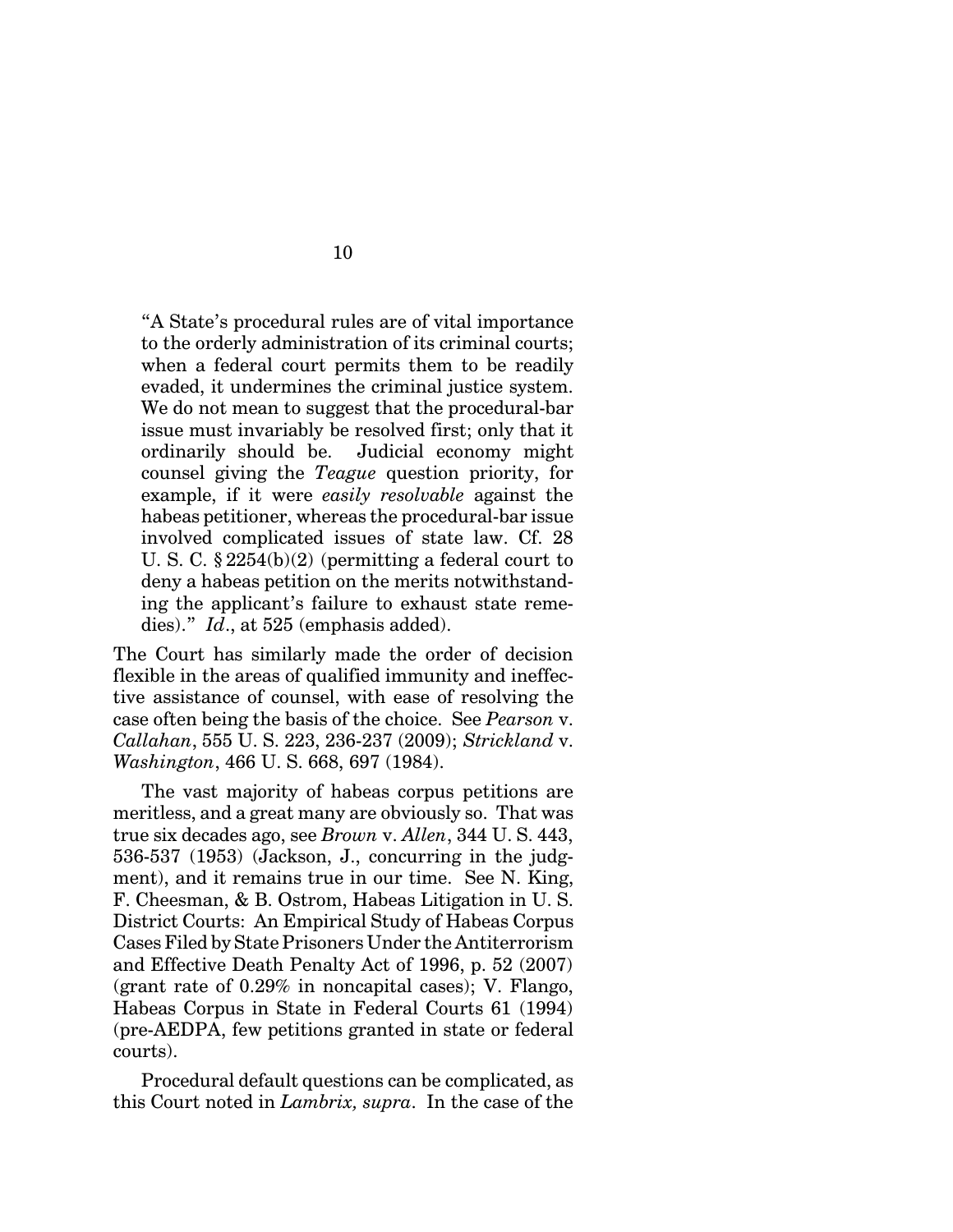*Dixon* rule, whether a claim could have been made on the appellate record may present difficulties if the record is supplemented with outside material.<sup>5</sup> Even when the rule clearly applies, the exceptions may present issues of some difficulty. One of the exceptions, for example, is a "new rule of law." See *In re Harris*, 5 Cal. 4th 813, 841, 855 P. 2d 391, 407 (1993) (exception to rule against relitigating issue decided on appeal); *id*., at 825, n. 3, 855 P. 2d, at 395 (same exceptions apply to *Dixon* rule). As this Court is well aware from its *Teague* jurisprudence, deciding when a rule is new is not always straightforward. See, *e.g.*, *Graham* v. *Collins*, 506 U. S. 461 (1993) (5-4 decision).

We can expect, then, that it will not be unusual for a habeas corpus petition to present a claim that is probably defaulted but clearly meritless. Does the California Supreme Court violate some basic jurisprudential norm by disposing of the case on the ground that is more "easily resolvable against the habeas petitioner"? Of course not. Is there any reason in federal law, federal policy, or basic justice why such a practice should cause a state's rules to be branded "inadequate"? No, there is not, and *Martin* quite clearly so held. "We see *no reason* to reject California's time bar simply because a court may opt to bypass the *Clark/Robbins* assessment and summarily dismiss a petition on the merits, if that is the easier path." *Martin*, 562 U. S., at 319 (emphasis added).

<sup>5.</sup> TheCourt of Appeals' assertion that "[a] claim is either recordbased, or it is not," App. to Pet. for Cert. 11a, is patently untrue. Further, because claims tend to morph as the case proceeds, the point at which a claim becomes a different claim from the one made on appeal may also be obscure. See Brief for Criminal Justice Legal Foundation as *Amicus Curiae* in *Berghuis* v. *Thompkins*, No. 08-1470, pp. 7-10, http://www.cjlf.org/briefs/ThompkinsV.pdf.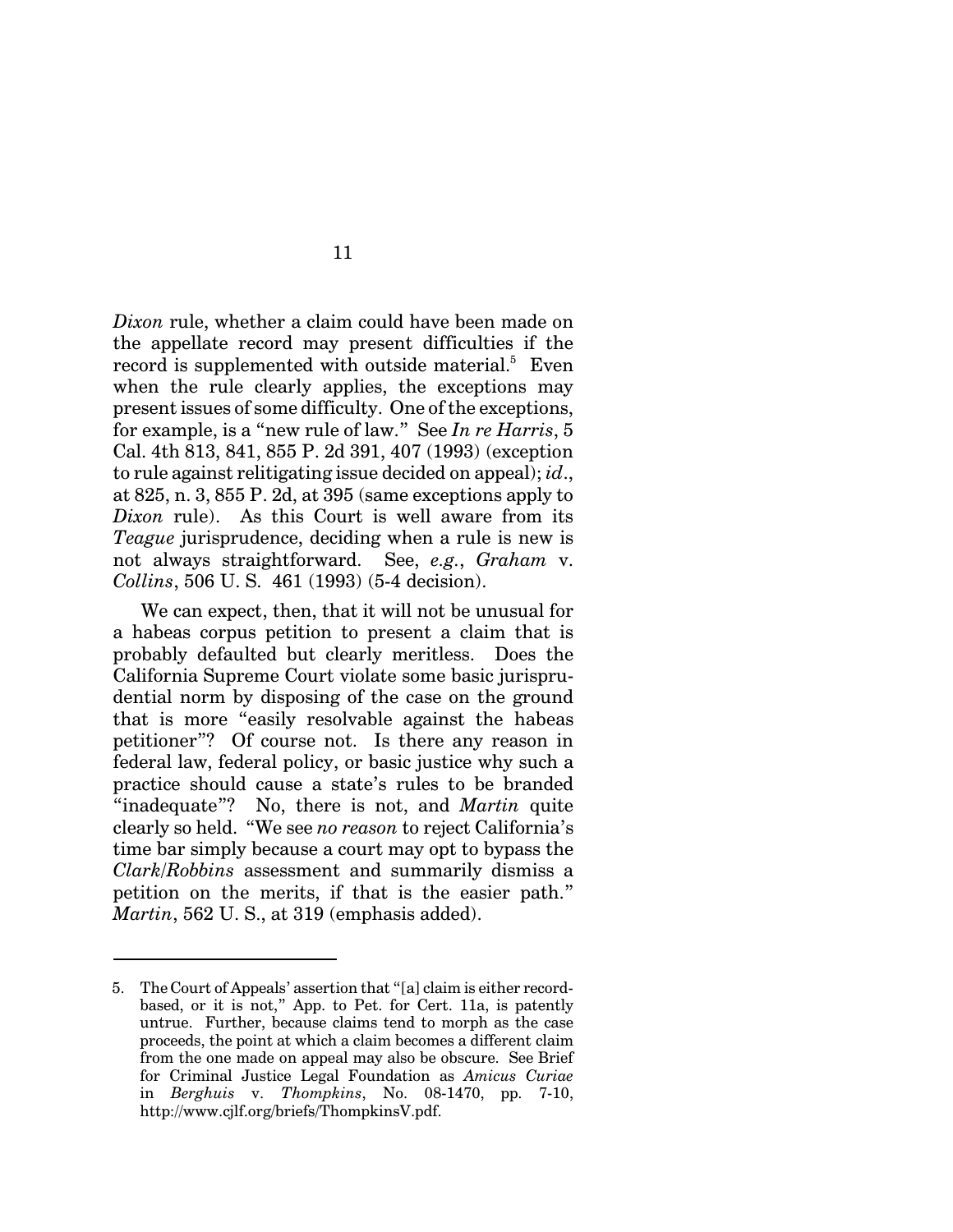In a surreal attempt to evade the clear holding of *Martin*, the Court of Appeals goes off on a discourse about whether the *Dixon* rule is a mandatory rule or a discretionary rule. Nothing in this passage of *Martin* says or implies that it is limited to discretionary rules. The discretionary nature of the rule at issue in *Martin* was discussed while rejecting a different attack on the rule, that it was inadequate *because* it was discretionary. Rejecting that hangover from *Sullivan* v. *Little Hunting Park, Inc.*, 396 U. S. 229, 234 (1969), was the main point of *Kindler*, 558 U. S., at 55<sup>6</sup> , but *Martin* had some further cleaning up to do. See 562 U. S., at 316- 318. The statement quoted above comes in *Martin*'s rejection of the argument that California's timeliness rule was not "regularly followed," a point on which the discretionary/mandatory distinction is irrelevant.

Finally, it is worth noting that the *Martin* Court did *not* think that it needed to know how many petitions that could have been denied under the *Clark/Robbins* rule were instead rejected on the merits. Cf. App. to Pet. for Cert. 17a. It was enough that hundreds of habeas petitions a year *were* rejected on that basis. See 562 U. S., at 318-319. The reason that is enough is obvious when one goes back to the "fair notice" basis of the adequacy rule. A rule is "regularly" applied if it is applied often enough that litigants know it is a serious potential ground for rejecting a claim that has not been properly raised, as opposed to some rarely used relic that gathers dust on a shelf but is dusted off to be applied freakishly and perhaps discriminatorily against a disfavored claim or claimant.

<sup>6.</sup> Although *Kindler* does not mention *Sullivan*, it must be regarded as having overruled that case *sub silento*. And good riddance. See 16B C. Wright, A. Miller, & E. Cooper, Federal Practice and Procedure § 4026, pp. 494-495 (3rd ed. 2012) (criticizing *Sullivan*).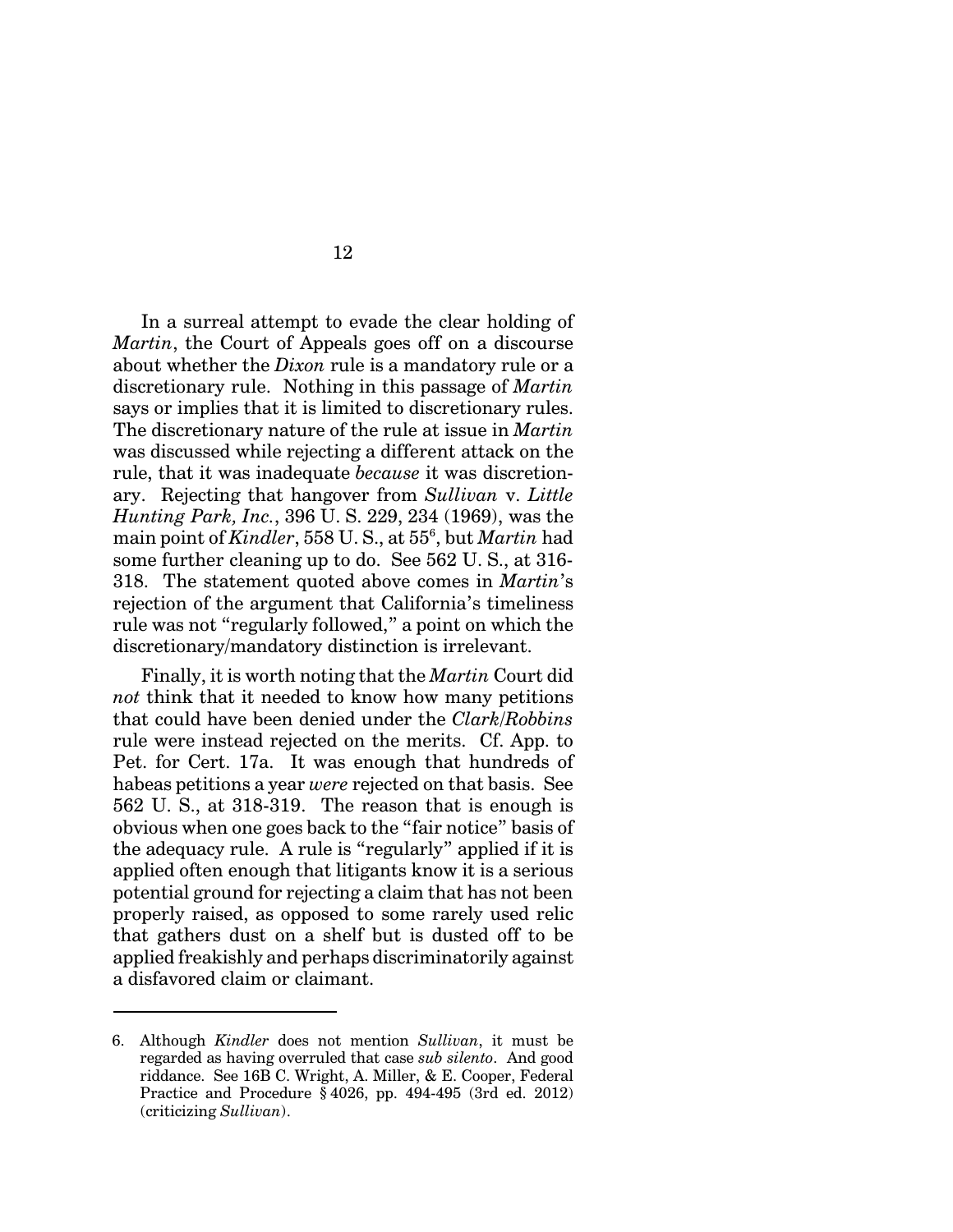*Amicus* would prefer that the term "regularly applied" be abandoned altogether, considering how much misunderstanding it has caused. However, *Kindler* and *Martin* both use the term, so if it is to be kept its fair-notice purpose should be made explicit. That badly needed clarification alone is enough reason to grant certiorari in this case. Until the rule and its reason are clarified, some federal courts of appeals will continue to declare state rules inadequate with no rational policy basis for doing so.

13

#### **II. Failure to respect state default rules causes waste and delay.**

By declaring California's *Dixon* rule inadequate, the Ninth Circuit has effectively repealed the exhaustion rule, 28 U. S. C. § 2254(b), for all claims that can be made on the trial record. A criminal defendant can omit a claim from the direct appeal, "exhaust" it in a state habeas petition that will likely be denied under *Dixon*, and then proceed in federal court with a fullblown review of a claim never considered by the state courts. Along with disrespect for the state's judicial process, such a manner of proceeding has adverse practical effects. It wastes resources litigating claims that do not need to be litigated, and it aggravates the problem of delay, which is especially critical in capital cases.

#### *A. Expense.*

Not every conceivable challenge to a criminal judgment needs to be litigated. The law of criminal procedure and evidence is complicated enough that a very large number of claims can be conceived. In California capital litigation, an abusive petition that was "well over 500 pages long and by its own count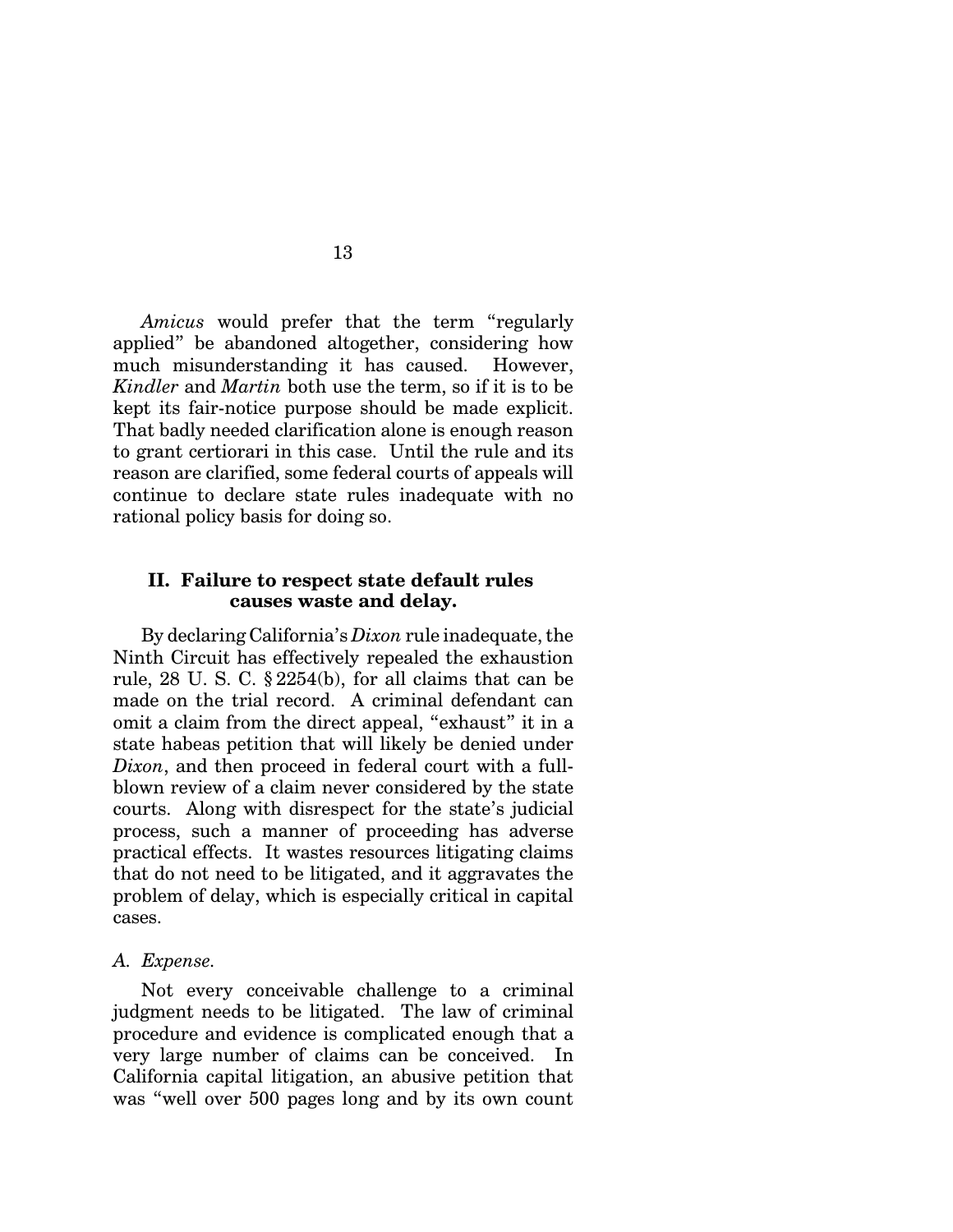raise[d] 143 separate claims" was "by no means an isolated phenomenon." *In re Reno*, 55 Cal. 4th 428, 443, 514-515, 283 P. 3d 1181, 1195, 1246 (2012). Nor is the number of conceivable claims that may be brought to federal habeas corpus substantially reduced by the federal question requirement. Federal constitutional law has now intruded so pervasively into criminal procedure that "[f]ederalization is usually very easy . . . ." M. May, How To Get Ahead In Federalizing 1 (2010),http://capcentral.org/procedures/federalize/docs/ federalization\_100421.pdf. It does not follow, though, that appellate counsel should load up the direct appeal brief with every conceivable federal claim. Most of these claims have a chance of success somewhere between microscopic and zero.

In *Jones* v. *Barnes*, 463 U. S. 745 (1983), this Court emphatically rejected the notion that effective assistance of counsel requires raising all nonfrivolous issues on appeal. "Experienced advocates since time beyond memory have emphasized the importance of winnowing out weaker arguments on appeal and focusing on one central issue if possible, or at most on a few key issues." Id., at 751-752. The word "default" sometimes carries a connotation of a wrongful or at least negligent omission, but the criminal appellate lawyer who raises only a few issues and leaves the rest on the cutting room floor is doing exactly what this Court has said an effective lawyer should do. The issues in a criminal case *should* be winnowed as the case progresses down the line, and the appellate lawyer's decision to omit, and therefore default, the weak claims to focus on the strong ones is the entirely proper first step in the winnowing process.

Federal habeas review of state cases should be even more narrowly focused. It " 'is a guard against extreme malfunctions in the state criminal justice systems,' not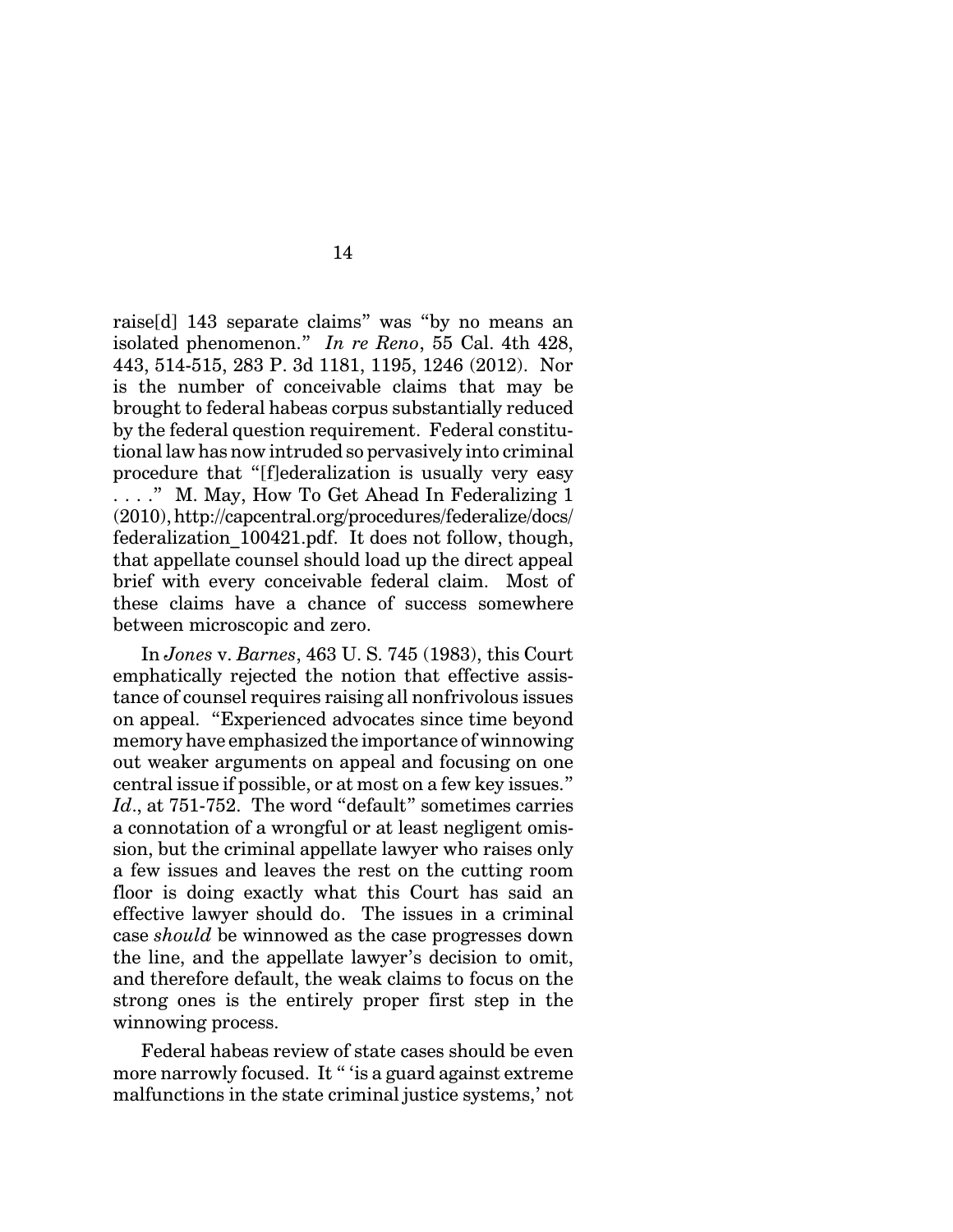a substitute for ordinary error correction through appeal." *Harrington* v. *Richter*, 562 U. S. 86, 102-103 (2011) (quoting *Jackson* v. *Virginia*, 443 U. S. 307, 332, n. 5 (1979) (Stevens, J., concurring in judgment)). When a competent lawyer has determined in accordance with *Jones* v. *Barnes* that a claim is one of the weak ones that should be winnowed out, there has been no extreme malfunction. On the rare occasions when counsel incompetently fails to recognize and brief a claim that is contained in the trial record and that does involve an error so egregious as to constitute an extreme malfunction, federal law provides an exception to the procedural default rule. See *Edwards* v. *Carpenter*, 529 U. S. 446, 451 (2000).

When the exhaustion, procedural default, and deference rules are applied correctly as a coherent system, there should be little left to decide when the typical case reaches federal habeas corpus. The claims that counsel did not make on direct appeal (if contained in the record) or on the initial state habeas petition (if not) are defaulted and may not be considered absent "cause and prejudice," with ineffective assistance being one form of cause. The claims that were decided on the merits must be reviewed on the state court record, see *Cullen* v. *Pinholster*, 563 U. S. 170, 181-182 (2011), and denied except in the rare case that "the state court's ruling on the claim being presented in federal court was so lacking in justification that there was an error well understood and comprehended in existing law beyond any possibility for fairminded disagreement." *Richter*, 562 U. S., at 103. The vast majority of claims should therefore be dismissed at the threshold, reserving the drastic remedy of federal collateral attack on a final state judgment for the rare cases of extreme malfunction of the state system.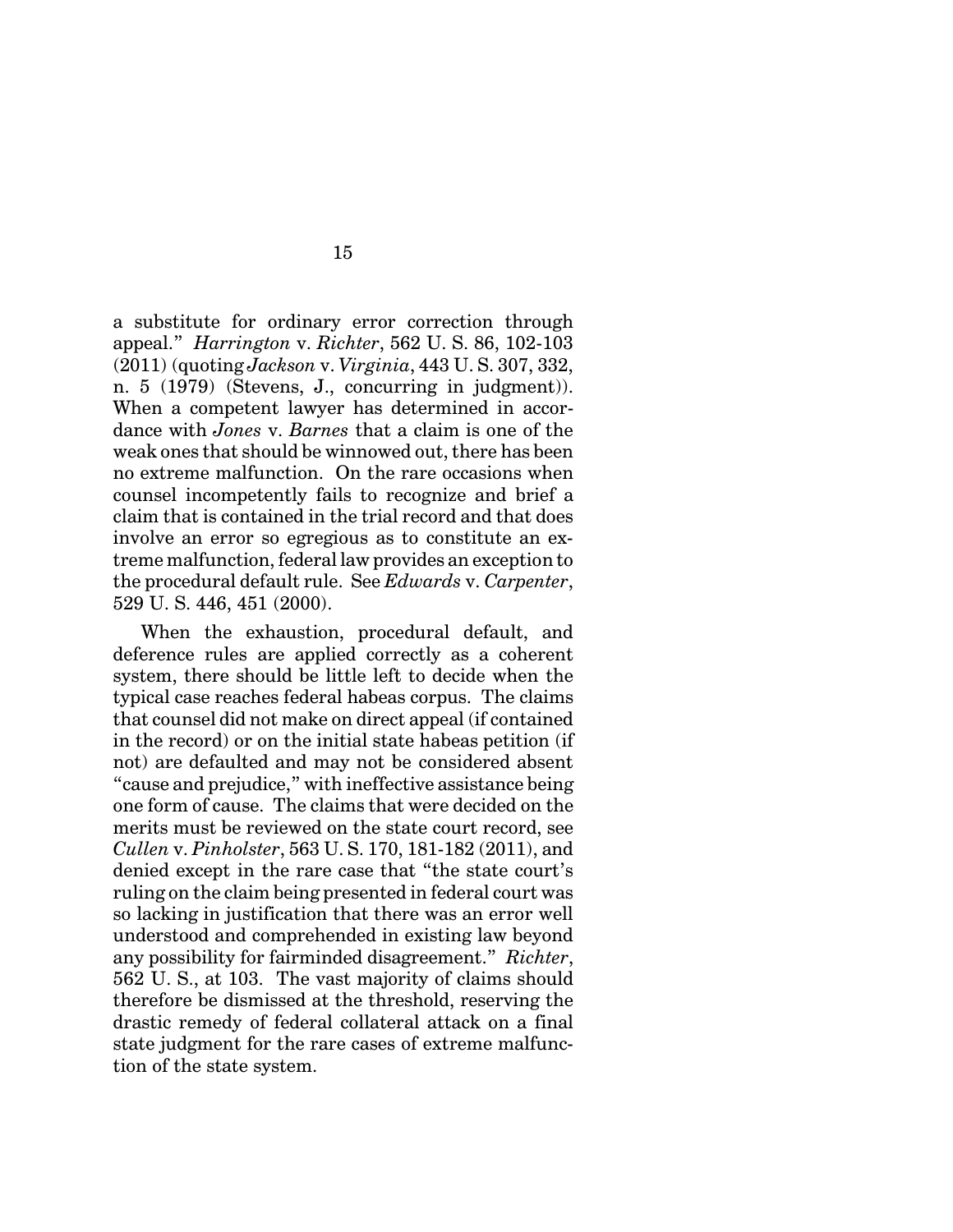Declaring a state procedural rule inadequate severely distorts this system. A defendant who believes that the federal courts will be more sympathetic to a claim actually has an incentive to *avoid* getting a state court decision on the merits, exactly the opposite of what the long-standing exhaustion rule seeks to achieve. Further, the federal district court must adjudicate on the merits *every* claim that was defaulted.

Opening the floodgates in this manner is an enormous waste of resources. Years after the trial, the federal district court must address claims that either were properly winnowed out and should not be litigated at all or should have been raised in the initial reviews of the case (direct appeal or initial habeas corpus in the trial court) and decided by courts that were already familiar with the case. In a world of limited resources, every dollar spent on one purpose is a dollar not spent on some other purpose. The federal courts generally, and indigent defense in particular, are chronically underfunded. See, *e.g.*, American Bar Association, Federal Court Funding (updated Sept. 10, 2015), http://www.americanbar.org/advocacy/governmental\_ legislative work/priorities policy/independence of the judiciary/federal-court-funding.html. "Those resources are diminished and misspent . . . if there is judicial disregard" for established limits on habeas corpus, including the procedural default rule. *Richter*, 562 U. S., at 91-92.

Is it a wise allocation of the funds in the alreadydeficient defense pool to adjudicate on the merits in federal court a claim such as Claim 11 in this case, contending that the Constitution of the United States was violated when someone asked a couple of jurors in a restroom which case they were sitting on? See App. to Pet. for Cert. 38a. Is the failure of the state courts to address and correct this supposed error the kind of "extreme malfunction" for which the drastic remedy of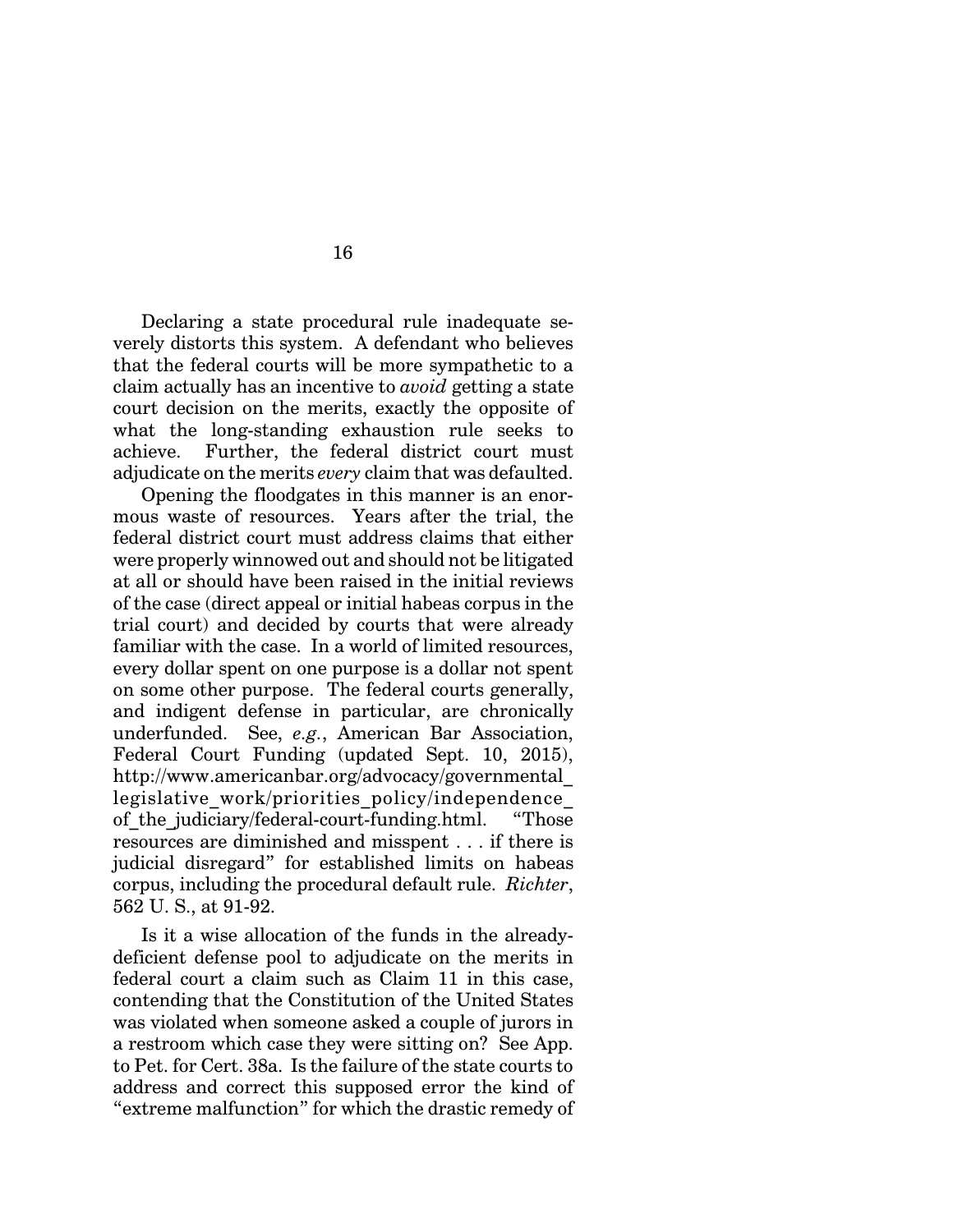federal collateral attack is made available? Of course not. This is precisely the kind of weak, bordering on frivolous, claim that the effective advocate described in *Jones* v. *Barnes* can and probably should leave on the cutting room floor. Having been abandoned on appeal, it should be permanently out of the case, barred in state court by the *Dixon* rule and barred in federal court by the procedural default rule. Where application of the rule would be unjust, exceptions are available for "cause and prejudice" and "fundamental miscarriage of justice," but Lee does not claim either in this case. See App. to Pet. for Cert. 7a, n. 4. This claim should have been dismissed at the threshold. The funds that have been spent litigating the adequacy of the state ground to date and the funds that will be spent litigating the merits if the Court of Appeals' decision stands would be better spent on more substantial claims, claims that competent counsel have considered substantial enough to assert all the way through the case.

#### *B. Delay.*

Although this is not a capital case, the same default rules apply to capital cases, at least for the time being.<sup>7</sup> The one thing that nearly everyone can agree on in capital litigation is that the extreme delay in resolving these cases is a travesty. Congress has decided that unreasonable delay is a violation of the rights of the

<sup>7.</sup> Chapter 154 of title 28 has a separate default rule for states certified under it, see 28 U. S. C. § 2264(a), but implementation of that chapter has been blocked by an injunction issued by a court of dubious jurisdiction. See *Habeas Corpus Resource Center* v. *Dept. of Justice*, No. 13-4517, 2014 U. S. Dist. LEXIS 109532 (ND Cal., Aug. 7, 2014), appeal pending, No. 14-16928 (CA9). An *amicus* brief on behalf of Marc Klaas and Edward Hardesty written by CJLF in this case is available at http://www.cjlf.org/briefs/HCRC\_9th.2015.Amici.pdf.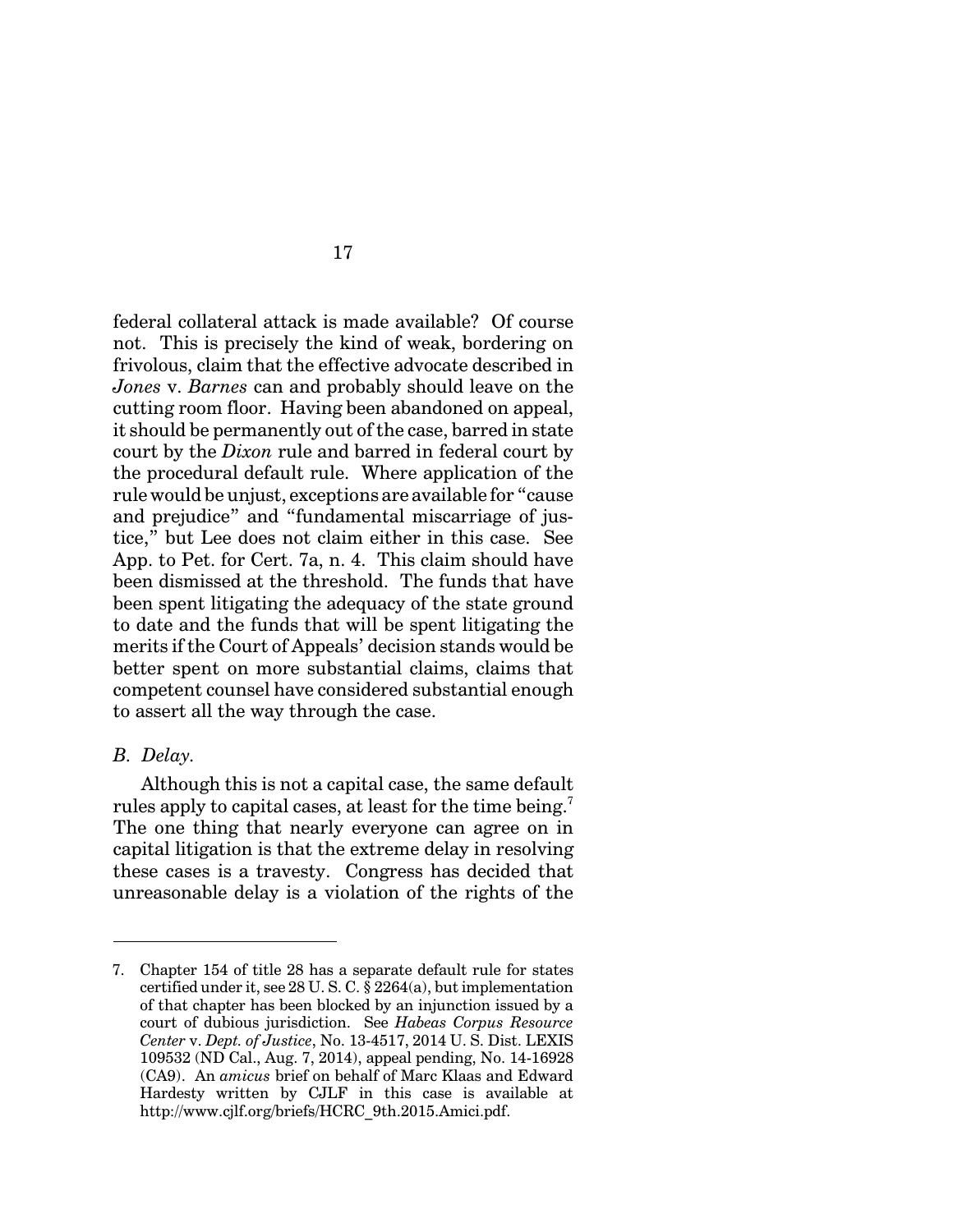victims. See 18 U. S. C. § 3771(a)(7), (b)(2)(A). It enacted the habeas chapter of the Antiterrorism and Effective Death Penalty Act of 1996 primarily to reduce that delay, see *Rhines* v. *Weber*, 544 U. S. 269, 276 (2005), though its purpose has been frustrated by massive resistance. See, *e.g.*, *Richter*, 562 U. S., at 92, ("judicial disregard"); *White* v. *Woodall*, 572 U. S. \_\_, 134 S. Ct. 1697, 1701, 188 L. Ed. 2d 698, 703 (2014) ("disregarded the limitations of 28 U.S.C.  $\S 2254(d)$ "); *White* v. *Wheeler*, 577 U. S. \_\_ (No. 14-1372, Dec. 14, 2015) (slip op., at 8) ("this Court again advises the Court of Appeals" that it is required to obey the law). Some believe that the delay is a violation of the rights of the defendants. See *Valle* v. *Florida*, 564 U. S. \_\_, 132 S. Ct. 1, 180 L. Ed. 2d 940 (2011) (Breyer, J., dissenting from denial of stay). From either viewpoint, delay needs to be reduced.

*Cullen* v. *Pinholster*, *Harrington* v. *Richter*, and *Walker* v. *Martin*, if properly implemented and not evaded with cramped interpretations, would go a long way to reducing the delay. As described earlier, the vast majority of claims can be and should be dismissed at the threshold of federal habeas corpus. Few claims that state court decisions on the merits are unreasonable even come arguably close to the high bar of *Richter*. *Pinholster*, properly understood, requires the § 2254(d) issues to be decided on the pleadings and record, eliminating any need for discovery. *Martin*, properly understood, makes nearly all state procedural rules in force today "adequate" as applied in nearly all cases. A caveat is needed for the historically important but now rare-to-nonexistent case of discrimination against federal rights. See *Martin*, 562 U. S., at 321. Another is needed for the " 'limited category' of 'exceptional cases' " described in *Martin*, at 316, n. 4. For the great bulk of cases, though, adequacy of the state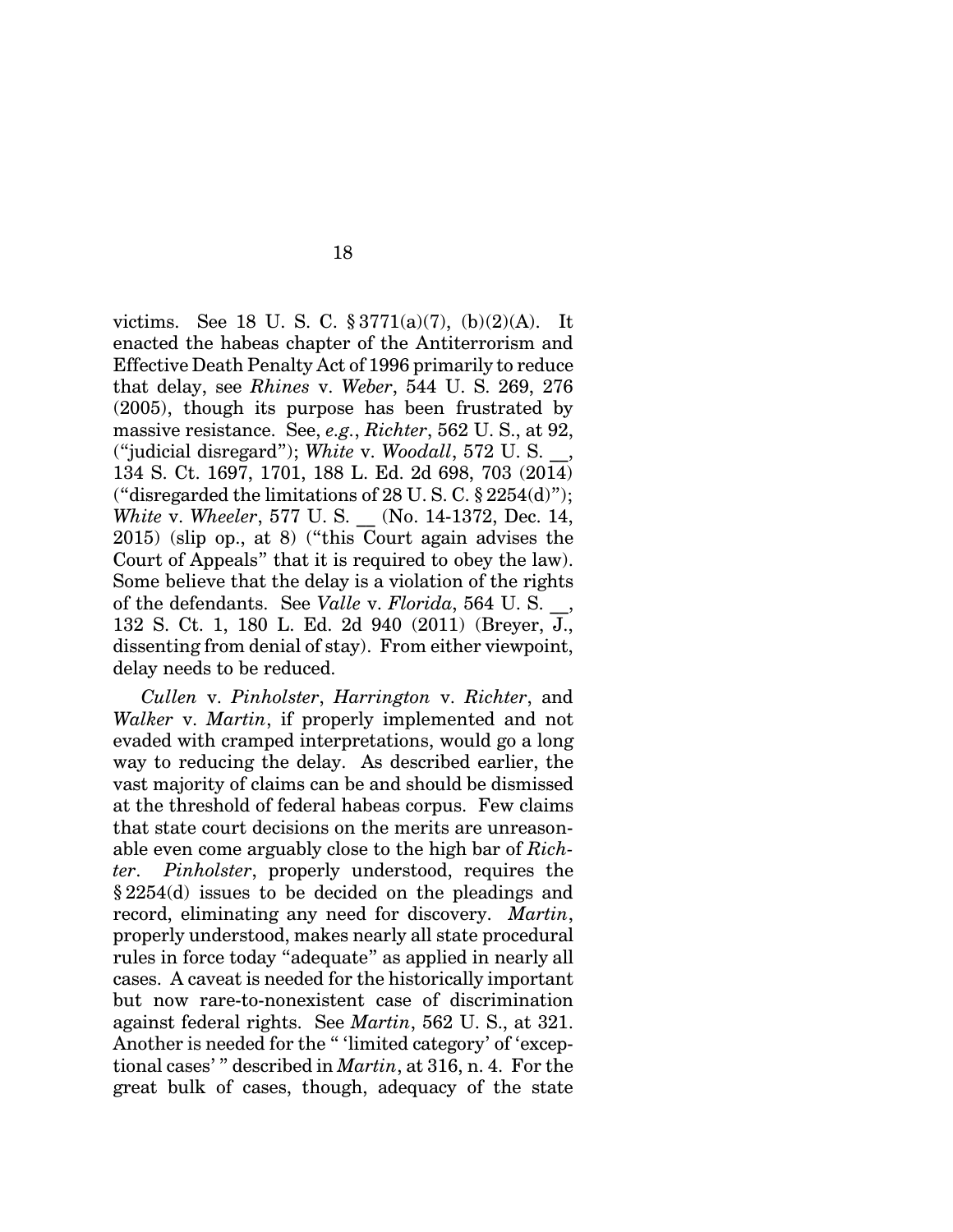ground should be so clear as to not even be a substantial issue.

Every habeas case should begin with a clearing of the underbrush. Every claim resolved by the state court on the merits in a decision that is either correct or debatable (which will be nearly all of them) should be out of the case. Every claim defaulted in state court should be out unless there is a substantial argument of one of the rare "adequacy" grounds, cause and prejudice, or fundamental miscarriage of justice. That will be most of them. If no claims remain, as should often be the case, the petition may be denied. If a few remain, the case can proceed focused on those few. That is why Congress decided that 450 days is sufficient to resolve a capital habeas case in district court from filing to final decision. See 28 U.S.C.  $\S 2266(b)(1)(A)$ . That kind of timeliness is entirely achievable if the limits on the issues to be litigated are respected and not evaded.

## **III. The decision in this case could be reversed summarily.**

*Amicus* CJLF would prefer to see this case taken up for full briefing and argument. In that manner, it could be a vehicle for bringing some clarification to an area of law badly in need of it, as our earlier briefs in *Kindler* and *Martin* have explained in some detail.

However, if the Court does not have room on its crowded docket of full-review cases, this case could also be dealt with summarily. No new law needs to be made to reverse the Ninth Circuit's erroneous decision. The law is already stated as plain as day in *Walker* v. *Martin*, 562 U. S., at 319. A state court rule is not inadequate "because a court may opt to bypass [the rule] and summarily dismiss a petition on the merits, if that is the easier path." All that is needed is to confirm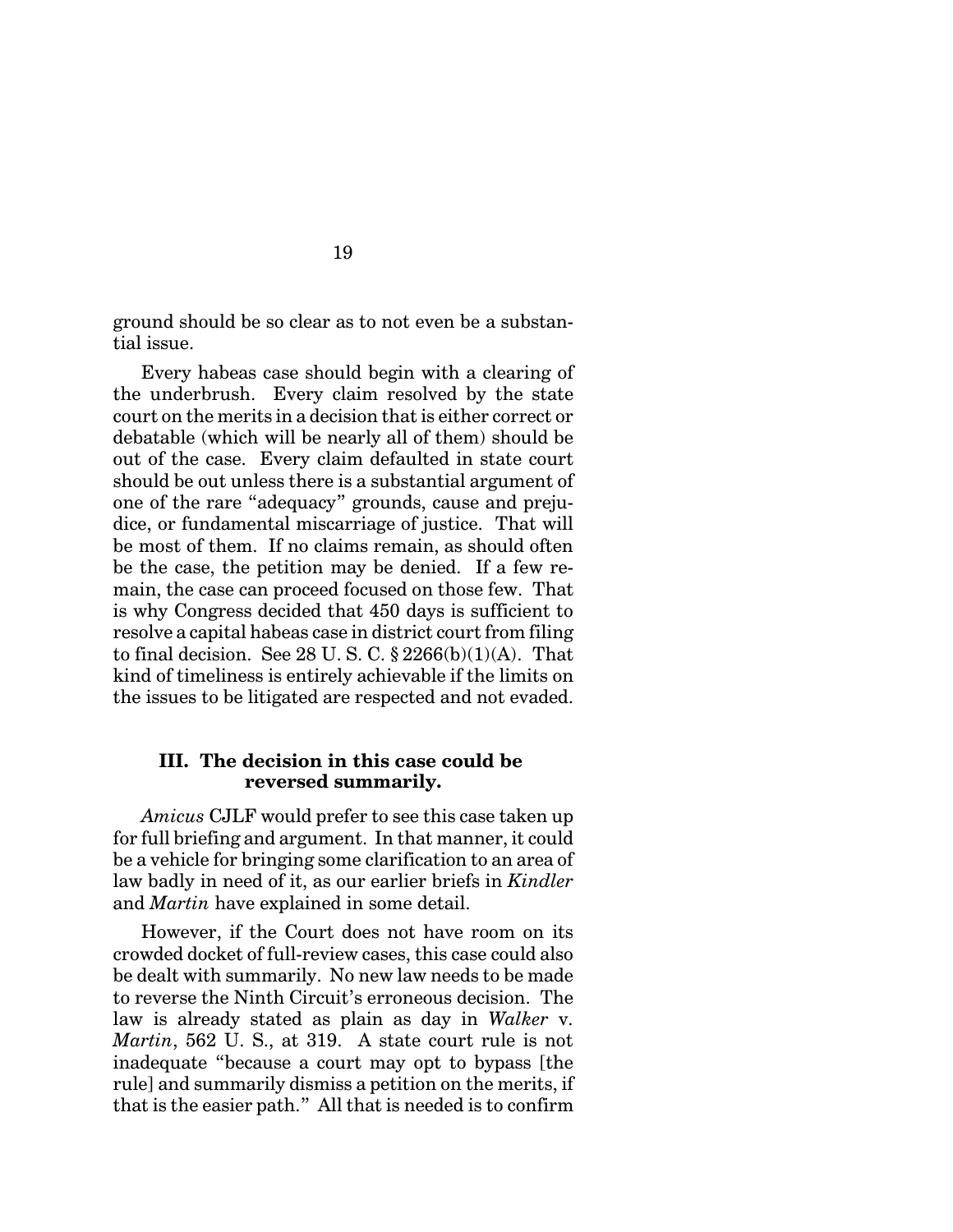what already should be obvious to all reasonable jurists, that this rule applies across the board to all state procedural default rules, whether they be characterized as "mandatory" or "discretionary." Regularly followed merely means invoked regularly enough to give fair notice. *Bennett* v. *Mueller*, 322 F. 3d 573 (CA9 2003), was effectively overruled by *Martin* and should no longer be considered to have any precedential value. California's *Dixon* rule is "adequate" and should be respected in all cases where it has been applied since at least 1953. A *Dixon*-barred claim should be dismissed in federal habeas corpus unless the petitioner can establish cause and prejudice or actual innocence.

All of this is obvious on a fair reading of *Martin*. While error correction may not be a primary function of this Court, an error with such major impact on the adjudication of criminal cases in the Nation's largest state does warrant correction. Further, as rules similar to *Dixon* are common throughout the country, this issue is one of nationwide importance.